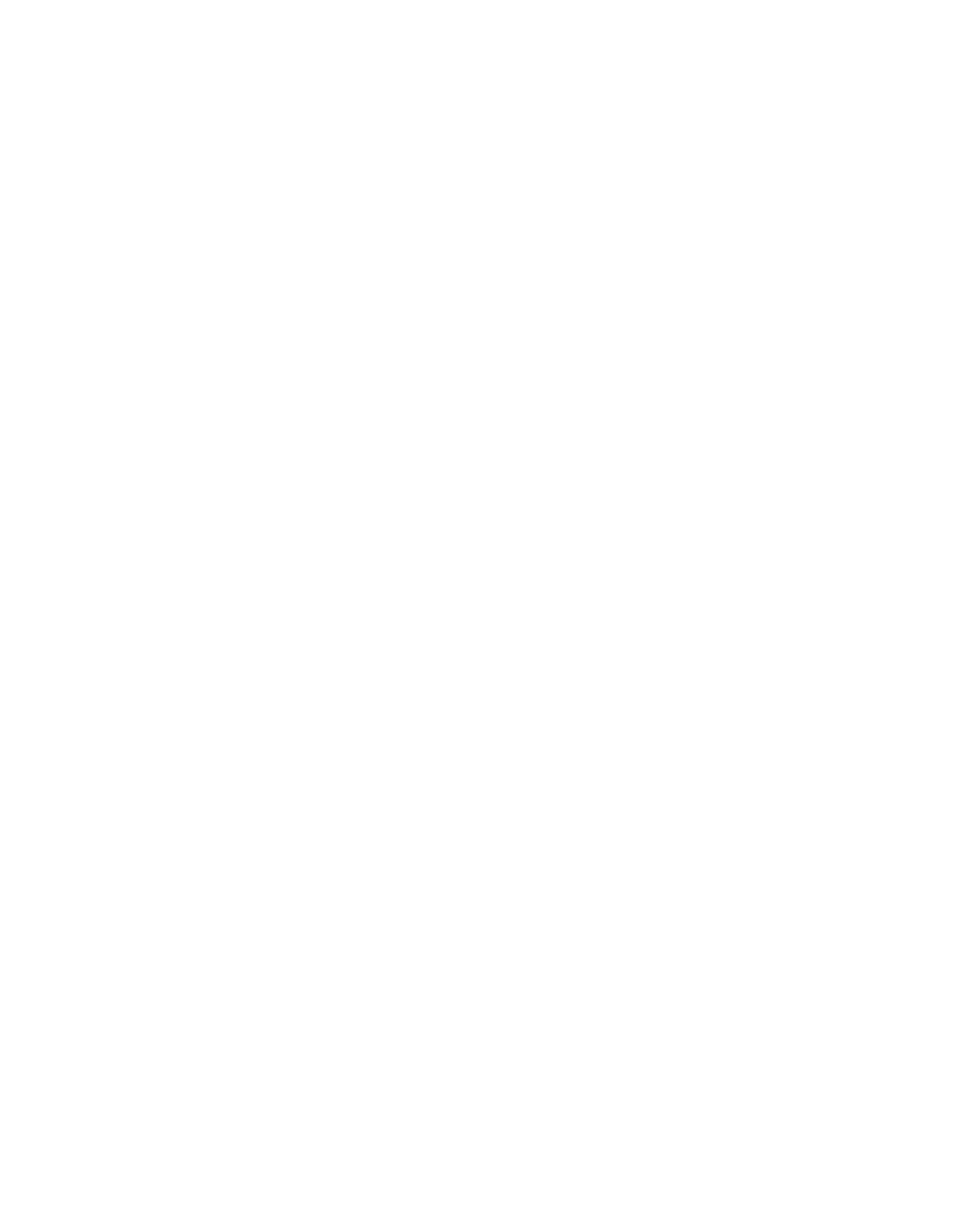# Euler-Poincaré Formalism of (Two Component) Degasperis-Procesi and Holm-Staley type Systems

Partha GUHA

Max Planck Institute for Mathematics in the Sciences Inselstrasse 22, D-04103 Leipzig, GERMANY and S.N. Bose National Centre for Basic Sciences, JD Block, Sector-3, Salt Lake Calcutta-700098, India

Received xxxx; Accepted yyyy

type Systems

#### Abstract

In this paper we propose an Euler-Poincaré formalism of the Degasperis and Procesi (DP) equation. This is a second member of a one-parameter family of partial differential equations, known as b-field equations. This one-parameter family of pdes includes the integrable Camassa-Holm equation as a first member. We show that our Euler-Poincar´e formalism exactly coincides with the Degasperis-Holm-Hone (DHH) Hamiltonian framework. We obtain the DHH Hamiltonian structues of the DP equation from our method. Recently this new equation has been generalized by Holm and Staley by adding viscosity term. We also discuss Euler-Poincaré formalism of the Holm-Staley equation. In the second half of the paper we consider a generalization of the Degasperis and Procesi (DP) equation with two dependent variables. we study the Euler-Poincaré framework of the 2–component Degasperis-Procesi equation. We also mention about the b-family equation.

### Dedicated to Professor Darryl Holm on his 60th birthday

Mathematics Subject Classifications (2000) : 37K65 (37K10 58D05).

Keywords and Keyphrases Virasoro algebra, Sobolev metric, Euler-Poincaré flow, Degasperis- Procesi equation, Holm-Staley equation, two component system.

### Contents

| 1 Introduction |  |  |  |  |
|----------------|--|--|--|--|
|                |  |  |  |  |
|                |  |  |  |  |
|                |  |  |  |  |
|                |  |  |  |  |

Copyright  $\odot$  2006 by P Guha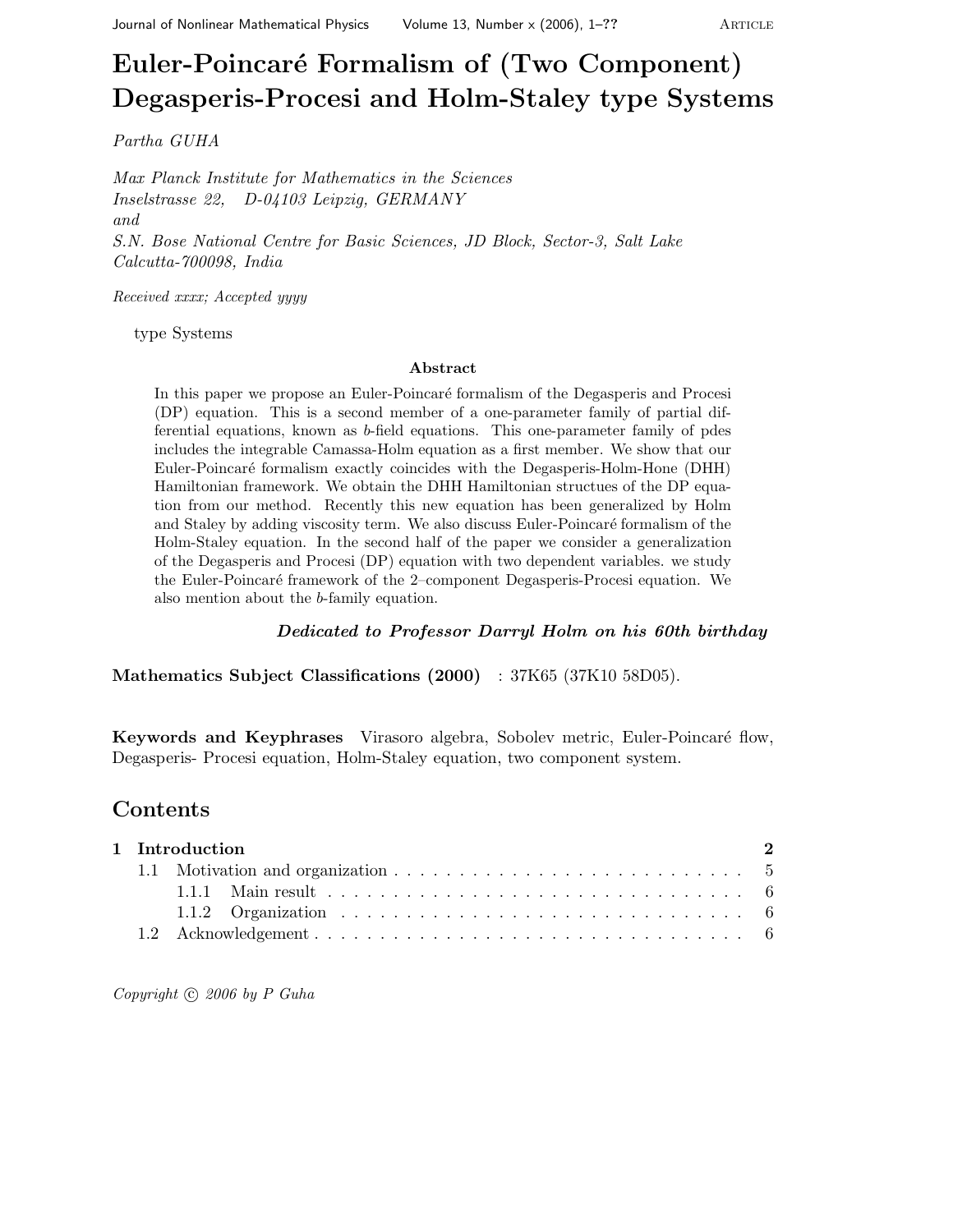| $\bf{2}$       | <b>Background</b>                                                                            |    |  |  |  |
|----------------|----------------------------------------------------------------------------------------------|----|--|--|--|
|                | 2.1                                                                                          | 8  |  |  |  |
|                | Lie-derivative method: a different way of interpreting $Vect(S^1)$ action<br>2.2             | 9  |  |  |  |
|                | Euler-Poincaré flows and Lie-Poisson structure<br>2.3                                        | 10 |  |  |  |
|                | 2.3.1                                                                                        | 11 |  |  |  |
| 3              | Coadjoint action with respect to $H^1$ norm and Lie derivative interpre-                     |    |  |  |  |
|                | tation                                                                                       |    |  |  |  |
|                | Lie derivative action and coadjoint flow $\ldots \ldots \ldots \ldots \ldots \ldots$<br>3.1  | 13 |  |  |  |
|                | 3.2                                                                                          |    |  |  |  |
| $\overline{4}$ | Euler-Poincaré formalism of Burgers and                                                      |    |  |  |  |
|                | <b>Whitham-Burgers equations</b>                                                             | 15 |  |  |  |
|                | 4.1                                                                                          | 15 |  |  |  |
|                | 4.1.1                                                                                        | 16 |  |  |  |
|                | 4.2                                                                                          | 17 |  |  |  |
| $\bf{5}$       | Euler-Poincaré formalism of the Degasperis-Procesi                                           |    |  |  |  |
|                | EP flow and Hamiltonian structures $\ldots \ldots \ldots \ldots \ldots \ldots \ldots$<br>5.1 | 18 |  |  |  |
|                | Degasperis-Holm-Hone (DHH) Hamiltonian structures<br>5.1.1                                   | 18 |  |  |  |
|                | Second DHH Hamiltonian structure and Euler-Poincaré flow<br>5.2                              | 20 |  |  |  |
|                | Bihamiltonian feature of the Degasperis-Procesi equation<br>5.3                              | 21 |  |  |  |
|                | 5.3.1 First DHH Hamiltonian structure and Euler-Poincaré form                                | 21 |  |  |  |
|                | 5.4                                                                                          | 22 |  |  |  |
| 6              | Two component Degasperis-Procesi equation                                                    |    |  |  |  |
|                | 6.1                                                                                          | 26 |  |  |  |
|                | Second type of 2–component Degasperis–Procesi equation $\ldots \ldots \ldots$<br>6.2         | 28 |  |  |  |
|                | Construction of 2-component Holm–Staley Equation<br>6.3                                      | 29 |  |  |  |
| 7              | <b>Conclusion and Outlook</b>                                                                | 30 |  |  |  |

# 1 Introduction

We consider the following one parameter equations

$$
u_t - u_{xxt} + (b+1)uu_x = bu_xu_{xx} + uu_{xxx},
$$
\n(1.1)

where b is a constant parameter. This equation is called b-field equations. Equation  $(1)$ was introduced in Degasperis, Holm and Hone [10, 11] based on Degasperis and Procesi [9] who singled out the cases  $b = 2$  for the Camassa-Holm equation [3, 4] and  $b = 3$ for the Degasperis-Procesi (DP) equation, and special attention has been paid by seeking asymptotic symmetries in a more general equation. Later these cases  $b = 2$  and  $b = 3$  were also shown by different methods in Degasperis, Holm and Hone [10, 11] and in Mikhailov and Novikov [37] to be the only candidates for integrability in the b-family of equations. Incidentally  $b = 2$  case was later recognized as being included in a class of integrable equations derived from hereditary symmetries in Fokas and Fuchssteiner [15].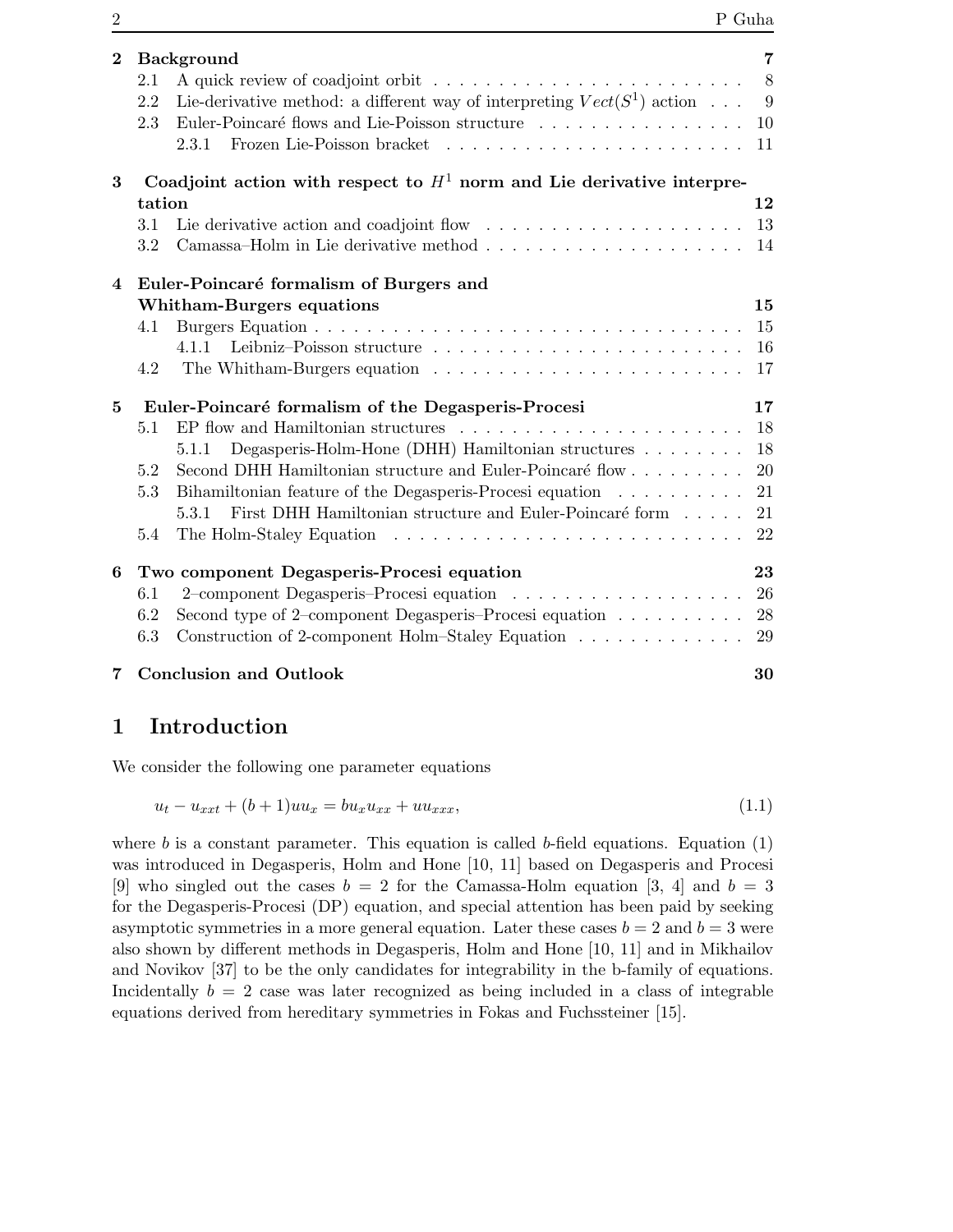Equation (1) can also be derived and shown to belong to an asymptotically equivalent family of equations by using Kodama's normal form transformations [30, 31] of the equations that emerge from shallow water asymptotics in Dullin et al. [12, 13]. They have given a clear explanation of how the CH equation arises from asymptotic expansions for shallow water motion.

The parameter b may take any value except  $-1$ , for which the asymptotic ordering for shallow water is broken. Incidentally the CH equation was recently rederived as a shallow water equation by using asymptotic methods in three different approaches by Fokas and Liu [16], by Dullin et al. [12, 13] and also by Johnson [26]. These three derivations used different variants of the method of asymptotic expansions for shallow water waves in the absence of surface tension.

The paper of Dullin et al. [13] is very interesting. They have derived an entire family of shallow water wave equations that are asymptotically equivalent to equation (1) at quadratic order in the shallow water expansion parameters. This is one order beyond the linear asymptotic expansion for the KdV equation. The family of asymptotically equivalent shallow water wave equations at quadratic order in this family are related amongst themselves by a continuous group of nonlinear and nonlocal transformations of variables that was first introduced by Kodama [30, 31].

The Degasperis-Procesi (DP) equation was considered for the first time in [9]. Recently Degasperis, Holm and Hone [10] proved the exact integrability of the DP equation by constructing a Lax pair and showed the existence of solutions that are superpositions of multipeakons which are compared with the multipeakon dynamics of the Camassa-Holm equation. Most recently Lundmark and Szmigielski [33, 34] used an inverse scattering approach to determine a completely explicit formula for the general n-peakon solution of the DP equation.

We start our paper by introducing the quantity

$$
m=u-u_{xx},
$$

which is just the Helmholtz operator action on  $u$ . So the one parameter family of PDEs (or b- field equations) may be rewritten in the form

$$
m_t + u m_x + b u_x m = 0. \tag{1.2}
$$

In this b-family of 1D shallow water equations Holm and Staley [23, 24] added viscous dissipation term to study the theoretical and numerical solutions and their behavior. This generalized equation is given by

$$
\underbrace{m_t}_{\text{evolution}} + \underbrace{um_x}_{\text{convection}} + \underbrace{bu_x m}_{\text{stretching}} = \underbrace{\nu m_{xx}}_{\text{viscosity}}.
$$
\n(1.3)

As shown by Holm and Staley that the solutions of the HS family of b-field equations exhibit stable Burgers ramp/cliff solution structure for the parameter range  $-1 < b < 1$ .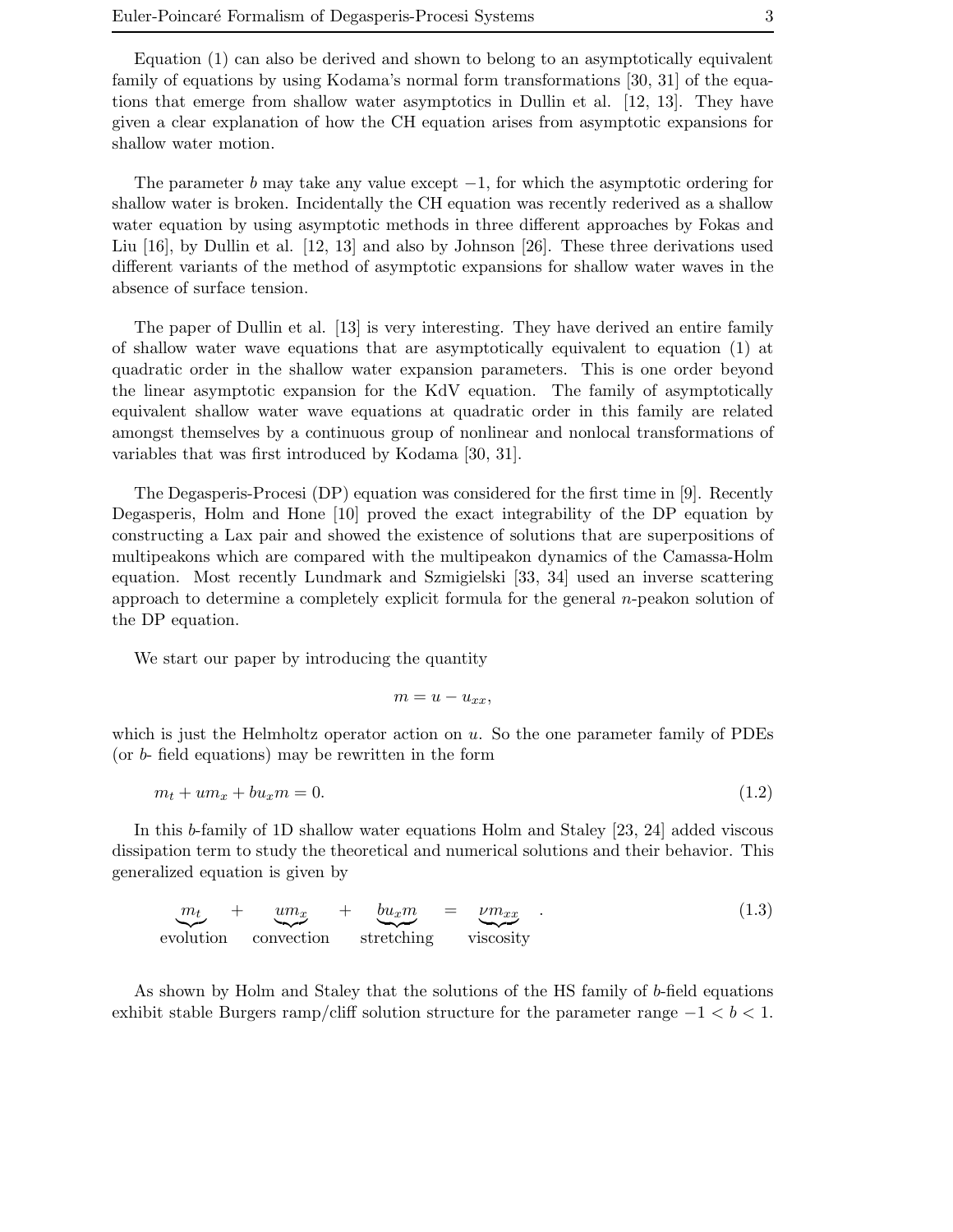$$
u_t + uu_x - \nu u_{xx} = 0,
$$

in which we now add constant viscosity  $\nu$ . The characteristic of the Burgers solution is classic ramp and cliff solutions.

The ramp/cliff solutions bifurcate to exchange stability with other classes of solutions at  $b = \pm 1$ . The peakon stability is proved for  $b = 2$  in [8] and appears to be true for all  $b > 1$ . The Holm-Staley b-equation introduce another class of stable leftward moving solutions for  $b < -1$ . The latter solutions are the "leftons," whose evolution Holm and Staley showed numerically approaches a stationary solution, although the leftons may be moving exponentially slowly at asymptotic times. They have found the solutions of the equation (3) for fluid velocity  $u(x, t)$  change their behavior at the special values  $b = 0, \pm 1, \pm 2, \pm 3.$ 

The multicomponent integrable systems have drawn a lot of attention in the last two decades. Recently much attention has also been paid to the 2-component Camassa–Holm equation and its various 2-component generalization [14, 5, 18, 43]. The two component generalization of the Degasperis–Procesi equation is not so well known integrable nonlinear equation in  $(1 + 1)$ –dimension. In fact this is one of the main theme of this paper. Recently, the author and Olver [18] derived the 2-component Camassa–Holm equation and corresponding  $N = 1$  super generalization as geodesic flows with respect to the  $H<sup>1</sup>$ metric on the extended Bott-Virasoro and superconformal groups respectively. Falqui [14] provided an alternative derivation of the 2-component Camassa–Holm equation based on the theory of Hamiltonian structures on dual of a Lie algebra, and the Lie algebra involved in this method is the same algebra underlying the nonlinear Schrödinger hierarchy.

Most recently, Popowicz [43] presented two different Hamiltonian extensions of the Degasperis - Procesi equation to the two component equations. His construction based on the observation that the second Hamiltonian operator of the Degasperis - Procesi equation could be considered as the Dirac reduced Poisson tensor of the second Hamiltonian operator of the Boussinesq equation.

About ten years ago, Rosenau, [44], introduced a class of solitary waves with compact support as solutions of certain wave equations with nonlinear dispersion. It was found that the solutions of such systems unchanged from collision and were thus called compactons. The discovery that solitons may compactify under nonlinear dispersion inspired further investigation of the role of nonlinear dispersion. It has been known for some time that nonlinear dispersion causes wave breaking or lead to the formation of corners or cusps. Beyond compactons, a wide variety of other exotic non-analytic solutions, including peakons, cuspon, mesaons, etc., have been found in to exist in a variety of models that incorporate nonlinear dispersion.

Later, Olver and Rosenau showed [42] that a simple scaling argument shows that most integrable bihamiltonian systems are governed by tri-Hamiltonian structures. They formulated a method of "tri-Hamiltonian duality", in which a recombination of the Hamiltonian operators leads to integrable hierarchies endowed with nonlinear dispersion that supports compactons or peakons.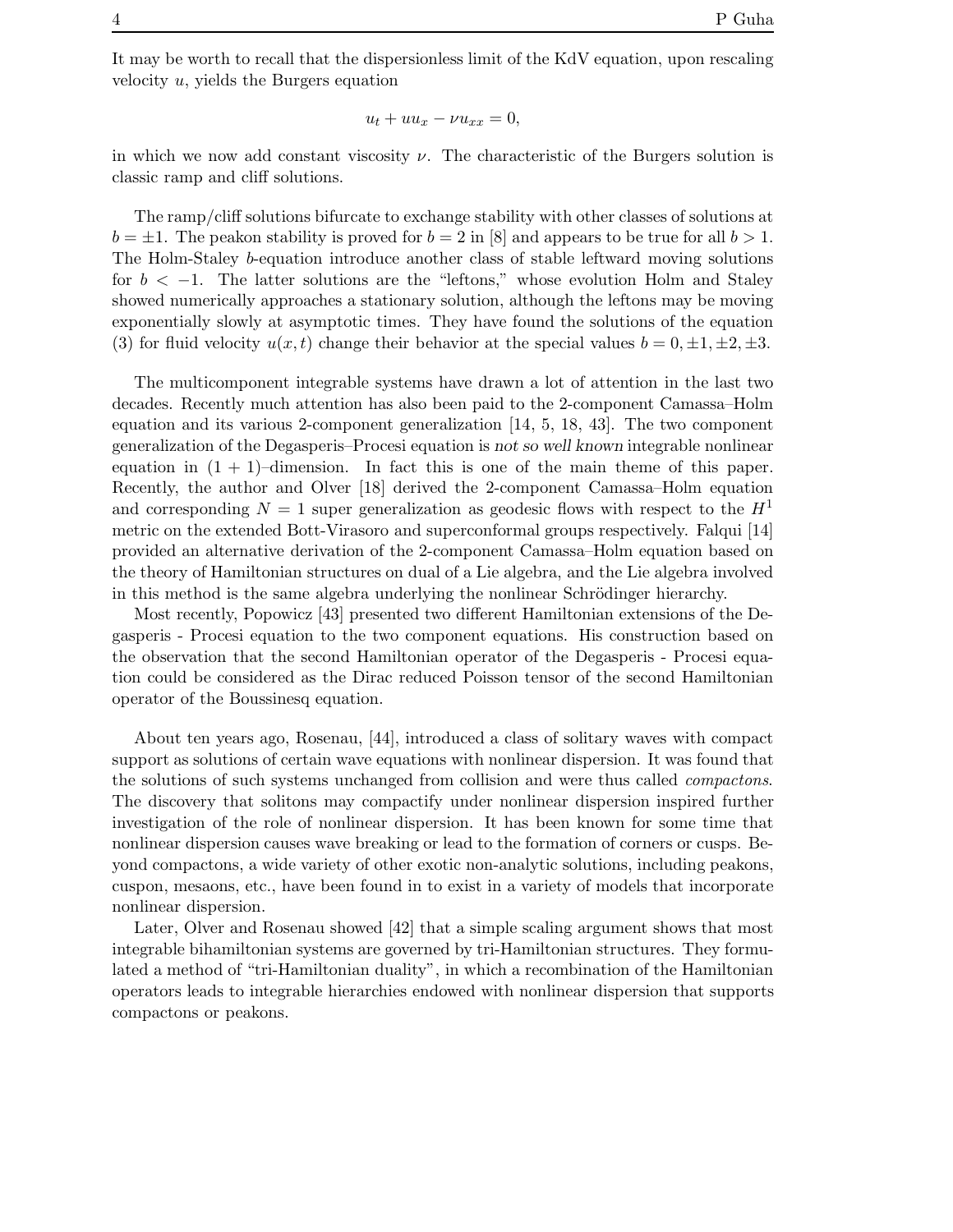We adopt the same technique to develop the EP formalism of the two component Degasperis-Procesi systems, In fact, one of the main reason that we are shifting to Lie derivative approach is that there is no equivalent description of EP flows on the space (matrix) first order differential operators in terms of coadjoint orbit.

### 1.1 Motivation and organization

Degasperis, Holm and Hone proposed a (bi)Hamiltonian formulation of DP equation. But untill now it is not known whether these Hamiltonian structures are related to any Lie-Poisson structures of any Euler-Poincaré flows. In this paper we discuss the Euler-Poincaré formalism of the Degasperis-Procesi and the Holm-Staley type nonlinear evolution equations and its connection to Degasperis-Holm-Hone Hamiltonian structures.

Infinite-dimensional Lie groups arise naturally in many branches of mathematics and its applications. In the present paper we consider one of the simplest infinite-dimensional Lie group, the group of orientation-preserving diffeomorphisms of the circle. It plays a very important role in conformal field theory, string theory and statistical mechanics. The group  $Diff(S^1)$  of smooth orientation-preserving diffeomorphisms of the circle  $S^1$ is endowed with a smooth manifold structure based on the Fréchet space  $C^{\infty}(S^1)$ . The composition and inverse are both smooth maps so that  $Diff(S^1)$  is a Lie group modeled on Fréchet space. Its Lie algebra is the space of smooth vector fields  $Vect(S^1)$  on a circle  $S^1$ . The Lie algebra of vector fields  $Vect(S^1)$  admits an essentially unique central extension, known as the Gelfand-Fuchs cocycle. This extended new algebra is called the Virasoro algebra. This central extension can be lifted to a central extension of the Lie group of orientation-preserving diffeomorphisms of the circle. The corresponding group is called the Bott-Virasoro group[27, 28]. The relationship between geodesic flows on Bott-Virasoro group and integrable systems are known for quite sometimes, for example, the Korteweg-de Vries (KdV) equation appears naturally in the geometry of the Bott-Virasoro group. It is a geodesic flow with respect to  $L^2$  metric on the Bott-Virasoro group [40]. Similarly the derivation of the Camassa-Holm equation as a geodesic flows was proved by Misiolek [38].

Later in an excellent review Segal [45] presented a clear way the Poisson structure for the KdV equation and its relationship to the family of Hill operators, how KdV is the Euler equation on a specific coadjoint orbit of the central extension of the orientation-preserving diffeomorphisms of the circle and, moreover, how this orbit appears as a symplectic reduction from the space of  $PSL_2(\mathbf{R})$ -connections in the bundle of osculating projective lines of the circle.

Almost similar thing can be studied for the Burgers equation. One can even show [19, 20] that the Burgers equation also follows from Euler-Poincaré framework under the action of  $Vect(S^1)$  on the space of first order differential operators. Unfortunately there is no equivalent description of the action of  $Vect(S^1)$  on first order differential operators in terms of coadjoint action. So in this paper we reply heavily on Lie derivative formalism. In fact, we also derived [21] the KdV-Burgers in this manner as an Euler-Poincaré flow on the combined space of Hill's (second order) and first order differential operators on circle.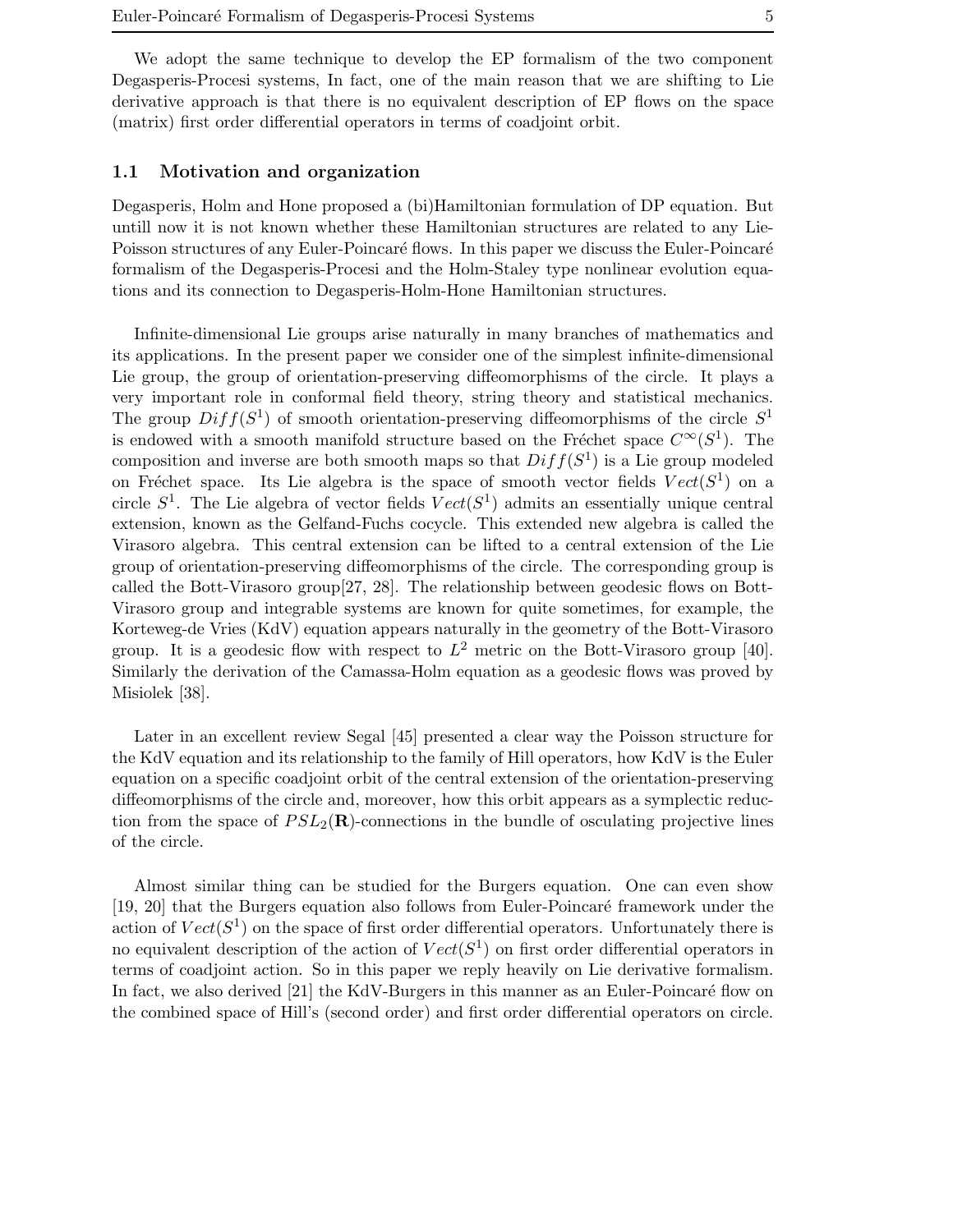### 1.1.1 Main result

In this paper we turn our attention to a one-parameter family partial differential equation which includes the Camassa-Holm equation. These are all connected to the flows on the space of first and second order differential operators with respect to  $H^1$ -Sobolev norm. Degasperis-Holm-Hone (DHH) demonstrated the bihamiltonian formalism of such systems. In this paper we extend their result further to show that these two Hamiltonian operators can be derived from Euler-Poincar´e framework. Therefore the DHH bihamiltonian structures follow from the Lie-Poisson structure of the associated Euler-Poincar´e flow. We also propose the Euler-Poincaré form of the Holm-Staley equation.

In the second half of the paper we consider a generalization of the Degasperis and Procesi (DP) equation with two independent variables. This also belongs to a two component one-parameter family of partial differential equations, known as two component b– family equation. In this paper we study the Euler-Poincaré framework of the 2–component Degasperis-Procesi equation. We consider two types of 2–component DP equation as studied by [43]. We obtain the Hamiltonian operators for the 2–component Degasperis-Procesi equation.

### 1.1.2 Organization

There are various ideas involved in this paper. In order to make it self content we give a brief review of all these materials. The paper is organized as follows: In Section 2 we basically put all the basic materials to study this paper. At first we briefly recapitulate basics of Lie-Poisson structure and Euler-Poincar´e flows. We also demonstrate the coadjoint flows on the Virasoro orbit with respect to  $H^1$ -Sobolev norm. Later we switch to Lie derivative method to interpret the coadjoint flows on orbits. In Section 3 we describe coadjoint action with respect to the right invariant  $H^1$  - metric and reinterpret such flows in terms of Lie derivative actions of  $Vect(S^1)$  on the space of second order differential operators. In Section 4 we discuss Euler-Poincaré forms of Burgers and Whitham-Burgers equations. Our main result is content in Section 5. We discuss EP formalism of the Degasperis-Procesi equation. We also show that our formalism is compatible with the theory of Degasperis, Holm and Hone. We exhibit the bihamiltonian nature of DP equation. We also mention the EP formalism for the Holm-Staley equation. Section 6 is devoted to the construction of the Euler-Poincar´e framework of two component Degasperis-Procesi systems.

### 1.2 Acknowledgement

The author is immensely grateful to Professor Darryl Holm for initial guidence and various constructive suggestions. In fact, he has improved the style of writings. He is also grateful to Professor Jerry Marsden for his helpful remarks, particularly for two component DP equation. He would also like to acknowledge Professor Valentin Ovsienko for stimulating discussions. He is also grateful to Professor Andy Hone for his interest. Finally he would like to thank both the referees for their valuable comments and insightful suggestions. The author would like to thank Professor Dieter Mayer at TU Clausthal, and Jürgen Jost at the Max Planck Insitute for Mathematics in the Sciences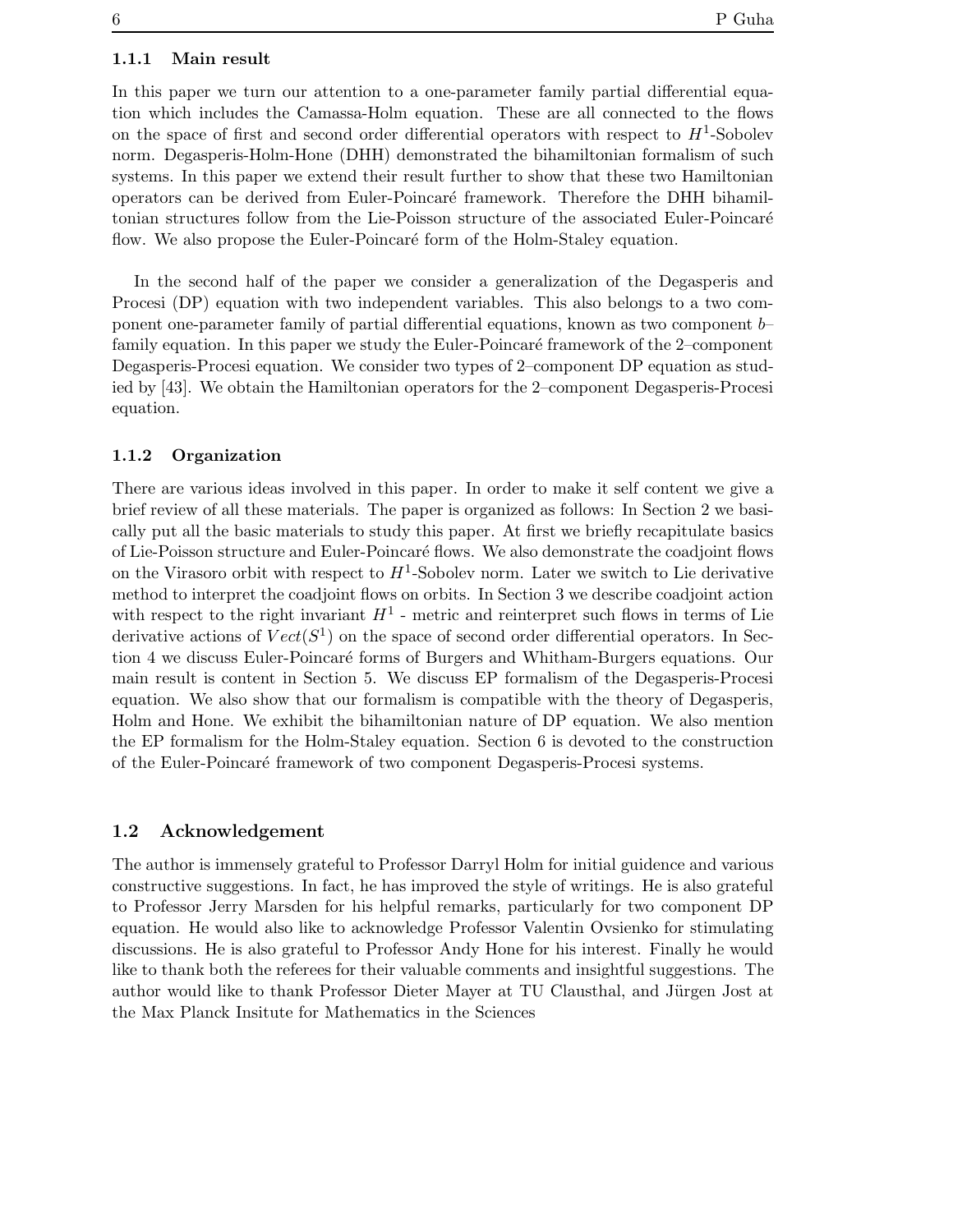for gracious hospitality. This work has been partially supported by the DFG Research Group " Zeta functions and locally symmetric spaces" which is gratefully acknowledged.

### 2 Background

The Lie algebra  $Vect(S^1)$  is the algebra of smooth vector fields on  $S^1$ . This satisfies the commutation relations

$$
[f\frac{d}{dx}, g\frac{d}{dx}] := (f(x)g'(x) - f'(x)g(x))\frac{d}{dx}.
$$
\n(2.1)

One parameter family of  $Vect(S^1)$  acts on the space of smooth functions  $C^{\infty}(S^1)$  by [35, 42]

$$
\mathcal{L}^{(\mu)}_{f(x)\frac{d}{dx}}a(x) = f(x)a'(x) + \mu f'(x)a(x),\tag{2.2}
$$

where

$$
\mathcal{L}^{(\mu)}_{f(x)\frac{d}{dx}} = f(x)\frac{d}{dx} + \mu f'(x)
$$
\n(2.3)

is the Lie derivative with respect to the vector field  $f(x)\frac{d}{dx}$ . Equation (5) implies a one parameter family of  $Vect(S^1)$  action on the space of smooth functions  $C^{\infty}(S^1)$ .

Let us denote  $\mathcal{F}_{\lambda}(M)$  the space of tensor-densities of degree  $\lambda$ :

$$
\mathcal{F}_{\lambda} = \{ a(x) dx^{\lambda} \mid a(x) \in C^{\infty}(S^1) \}.
$$

Let  $\Omega$  be the cotangent bundle of  $S^1$ , we say

$$
\mathcal{F}_{-\lambda} \in \Gamma(\Omega^{\otimes \lambda}), \quad \Omega^{\otimes \lambda} = (T^*S^1)^{\otimes \lambda},
$$

where  $\Gamma$  is the section of the line bundle  $\Omega^{\otimes \lambda}$ . Here  $\mathcal{F}_0(M) = C^{\infty}(M)$ , the space of  $\mathcal{F}_1(M)$  and  $\mathcal{F}_{-1}(M)$  coincide with the space differential forms and space of vector fields respectively.

Thus the equation (5) can be interpreted as an action of  $Vect(S^1)$  on  $\mathcal{F}_{\mu}(S^1)$ , a tensor densities on  $S^1$  of degree  $\mu$ , and equation (4) can be interpreted as an action of  $Vect(S^1)$ on  $\mathcal{F}_{-1} \in \Gamma(\Omega^{-1})$ . In this paper we will mainly consider the action of  $Vect(S^1)$  on  $\mathcal{F}_{-\frac{1}{2}} \in \Gamma(\Omega^{-\frac{1}{2}})$ , square root of the tangent bundle

$$
\mathcal{L}_{f(x)\frac{d}{dx}}h(x) = (f(x)h'(x) - \frac{1}{2}f'(x)h(x)),
$$
\n(2.4)

where  $h(x)\sqrt{\frac{d}{dx}} \in \Gamma(\Omega^{-\frac{1}{2}})$ .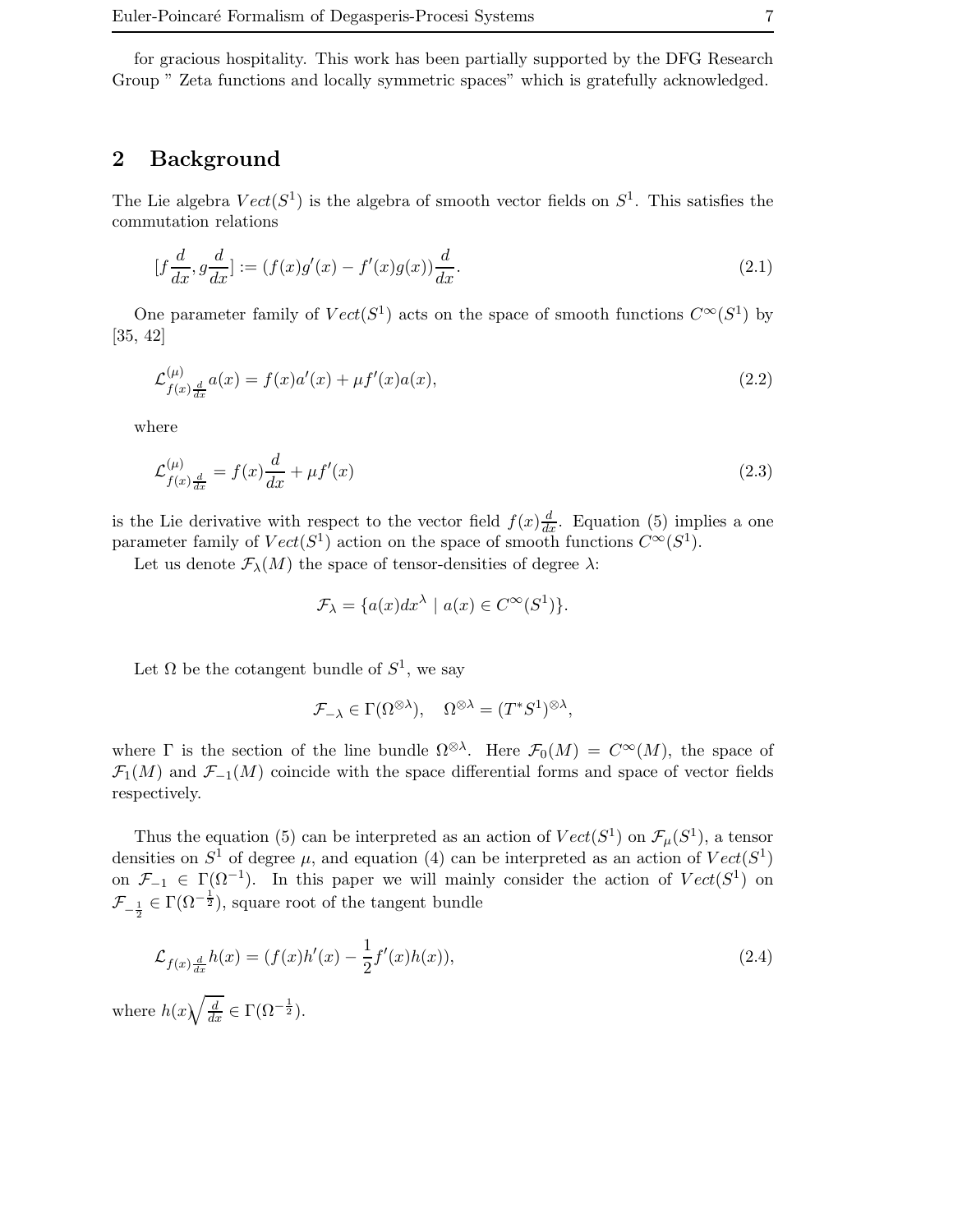### 2.1 A quick review of coadjoint orbit

Let us briefly go through  $Vect(S^1)$ . Since the topological dual of the Fréchet space  $Vect(S^1)$  is too big, we restrict our attention to the regular dual  $\mathfrak{g}^*$ , the subspace of  $Vect(S^1)^*$  defined by linear functionals of the form

$$
f(x)\frac{d}{dx} \longmapsto \int_{S^1} u f \, dx \tag{2.5}
$$

for  $u \in C^{\infty}(S^1)$ . In fact dual is identified as quadratic differentials  $u(x)dx^2 \in Vect(S^1)^*$ .

The regular dual  $Vect(S^1)^*$  is therefore isomorphic to  $C^{\infty}(S^1)$  by means of the  $L^2$ innner product

$$
\langle X, Y \rangle = \int_{S^1} XY \, dx.
$$

Let F be a smooth real-valued function on  $C^{\infty}(S^1)$ . The Fréchet derivative at m,  $dF(u)$ , is a linear functional on  $C^{\infty}(S^1)$ . If F is a regular function, i.e., there exists smooth map  $\frac{\delta F}{\delta u} : C^{\infty}(S^1) \to C^{\infty}(S^1)$ , then we define

$$
dF(u) \cdot \mu = \langle \frac{\delta F}{\delta u}, \mu \rangle \equiv \int_{S^1} \frac{\delta F}{\delta u} \cdot \mu \, dx. \tag{2.6}
$$

It is well known that the Virasoro algebra is the unique (upto isomorphism) non-trivial central extension of  $Vect(S^1)$ . It is given by the Gelfand-Fuchs cocycle

$$
\omega(f(x)\frac{d}{dx}, g(x)\frac{d}{dx}) = \int_{S^1} f'(x)g''(x)dx.
$$
\n(2.7)

The Virasoro algebra is therefore a Lie algebra on the space  $Vect(S^1) \oplus \mathbf{R}$ .

$$
[(f\frac{d}{dx},a),(g\frac{d}{dx},b)] = ([f\frac{d}{dx},g\frac{d}{dx}]_{Vect(S^1)},\omega(f,g)),
$$
\n(2.8)

where  $\omega : \mathfrak{g} \times \mathfrak{g} \to \mathbb{R}$  is a two cocycle on the Lie algebra  $\mathfrak{g}$ . The skew symmetry and the Jacobi identity for the new bracket enforces the cocycle to satisfy

$$
\omega([f\frac{d}{dx}, g\frac{d}{dx}], h\frac{d}{dx}) + \omega([h\frac{d}{dx}, f\frac{d}{dx}], g\frac{d}{dx}) + \omega([g\frac{d}{dx}, h\frac{d}{dx}], f\frac{d}{dx}) = 0
$$
\n(2.9)

and antisymmetric condition. Note that  $\omega$  depends only on X and Y but not on a and b means that the extension is central, that is, the space  **belongs to the centre of the new** algebra.

The coadjoint action  $Ad^*$  of G on  $\mathfrak{g}^*$ , the dual of Lie algebra, is dual of the of the adjoint representation. The coadjoint action of the group G on the dual space  $\mathfrak{g}^*$  is defined by

$$
\left\langle Ad^*_g(\xi),X\right\rangle:=\left\langle \xi,Ad_g(X)\right\rangle
$$

for all  $\xi \in \mathfrak{g}^*$  and  $X \in \mathfrak{g}$ . The differential

$$
ad^*:\mathfrak{g}\rightarrow End\big(\mathfrak{g}^*\big)
$$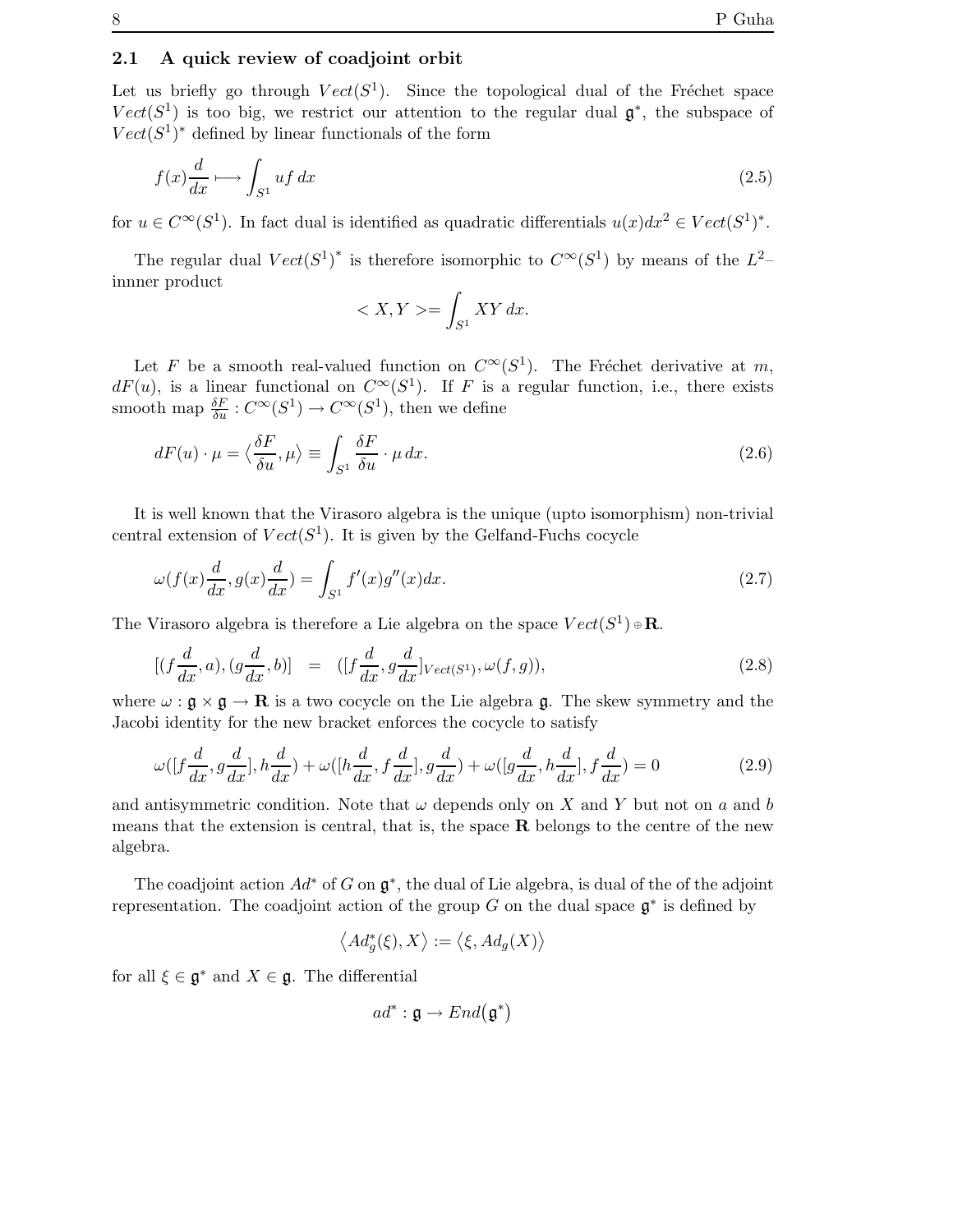of  $Ad^*$  at the identity id is called coadjoint orbit of the Lie algebra g and explicitly it is given by

$$
\left\langle ad_Y^*(\xi),X\right\rangle=\big\langle \xi,ad_YX\big\rangle.
$$

The dual of the Virasoro algebra is  $C^{\infty}(S^1) \oplus \mathbf{R}$ , and a pairing between this space and Virasoro algebra is given by

$$
\langle (u(x), c), (f(x)\frac{d}{dx}, a) \rangle \quad := \quad \int_{S^1} u(x)f(x)dx + ca. \tag{2.10}
$$

Using the following equation

$$
\langle ad^*_{(f(x)\frac{d}{dx},a)}(u(x),c),(g\frac{d}{dx},b)\rangle = \langle (u(x),c),ad_{(f(x)\frac{d}{dx},a)}(g\frac{d}{dx},b)\rangle
$$

we obtain

$$
ad^*_{(f(x)\frac{d}{dx},a)}(u(x),c) = \frac{1}{2}f''' + 2f'u + fu' = (\frac{1}{2}\partial_x^3 + 2u\partial_x + u_x)f.
$$

This computaion yields the (second) Hamiltonian operator of the KdV equation

$$
\mathcal{O}_{KdV} = \frac{1}{2}\partial^3 + \partial u + u\partial,\tag{2.11}
$$

and the Euler–Poincaré flow on the Virasoro orbit yields the KdV equation.

# 2.2 Lie-derivative method: a different way of interpreting  $Vect(S^1)$  action

By Lazutkin and Penkratova [32], the dual space of the Virasoro algebra can be identified with the space of Hill's operator or the space of projective connections

$$
\Delta = \frac{d^2}{dx^2} + u(x),\tag{2.12}
$$

where u is a periodic potential:  $u(x+2\pi) = u(x) \in C^{\infty}(\mathbf{R})$ . The Hill's operator maps

$$
\Delta: \mathcal{F}_{-\frac{1}{2}} \longrightarrow \mathcal{F}_{\frac{3}{2}}.\tag{2.13}
$$

Remark Notice that the operators  $\Delta$  do not preserve their form under the action of  $Diff(S<sup>1</sup>), x \to \sigma(x)$ , due to the appearance of the first order term  $-(\sigma''/\sigma'^3)$ . Hence we should think the operators are acting on *densities of weight*  $-1/2$  rather than on scalar functions, in this case we can always find  $u_1 = 0$  as a reparametrization invariant.

The action of  $Vect(S^1)$  on the space of Hill's operator  $\Delta$  is defined by the commutation with the Lie derivative

$$
[\mathcal{L}_{f(x)\frac{d}{dx}}, \Delta] := \mathcal{L}_{f(x)\frac{d}{dx}}^{\frac{3}{2}} \circ \Delta - \Delta \circ \mathcal{L}_{f(x)\frac{d}{dx}}^{-\frac{1}{2}}.
$$
\n(2.14)

Thus, right hand side denotes the coadjoint action of  $Vect(S^1)$  on its dual  $\Delta$  with respect to  $L^2$  norm on the space of algebra.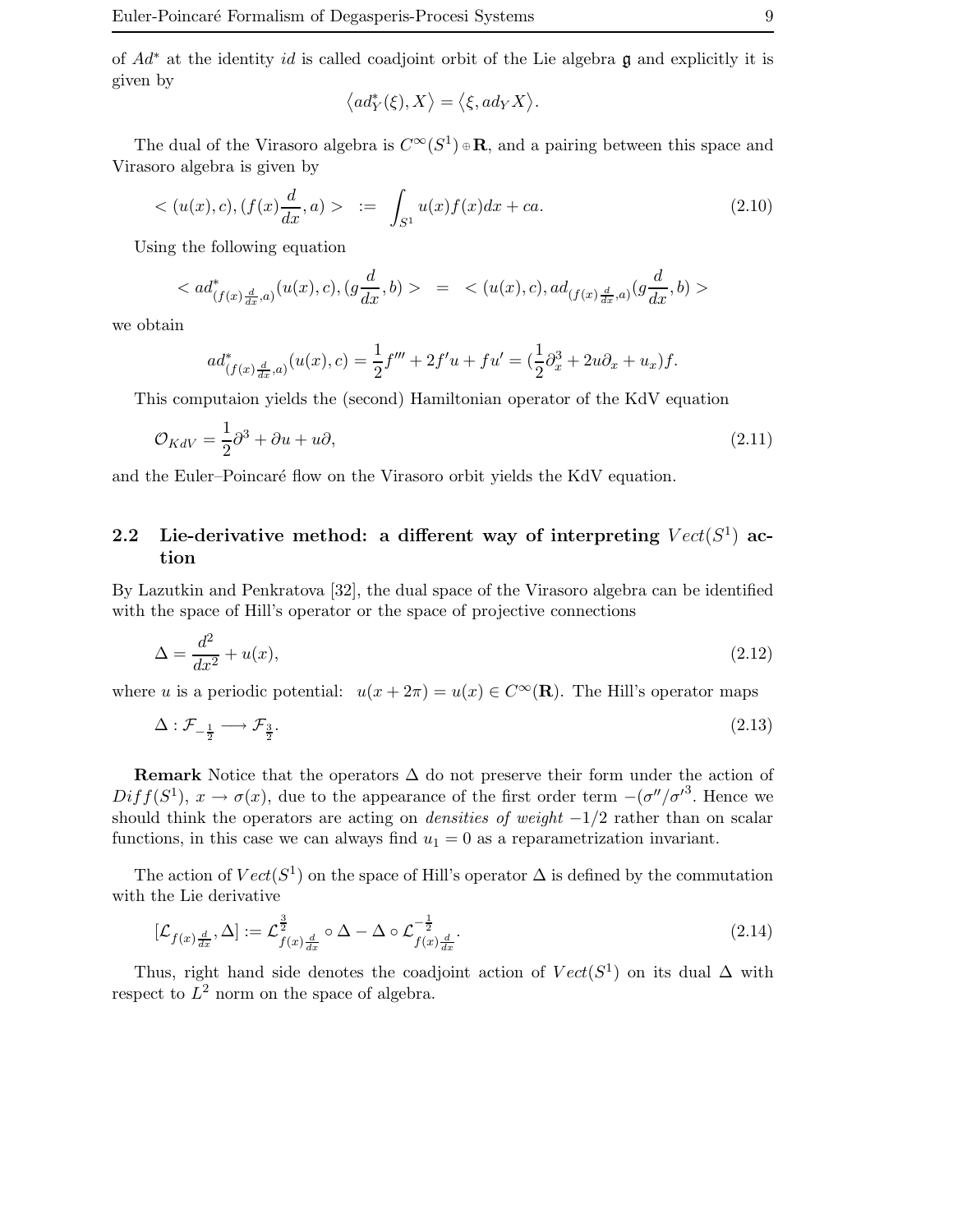**Lemma 2.1.** The Lie derivative action on  $\Delta$  yields

$$
[\mathcal{L}_{f(x)\frac{d}{dx}}, \Delta]_{L^2} = (\frac{1}{2}\partial^3 + 2u\partial + u')f,
$$
\n(2.15)

and this gives the (second) Hamiltonian structure of the KdV equation

$$
\mathcal{O}_{KdV} = (\frac{1}{2}\partial^3 + 2u\partial + u').
$$

Proof: By direct computation.  $\Box$ 

Proposition 2.2. The KdV equation is given by

$$
u_t = 2[\mathcal{L}_{u(x)\frac{d}{dx}}, \frac{d^2}{dx^2} + u(x)] = u_{xxx} + 6uu_x.
$$
 (2.16)

### 2.3 Euler-Poincaré flows and Lie-Poisson structure

Before we are going to embark Euler-Poincaré equation let us quickly recapitulate few things about Lie-Poisson structures.

**Lemma 2.3.** The Hamiltonian vector field on  $\mu \in \mathfrak{g}^*$  corresponding to a Hamiltonian function f, computed with respect to the Lie-Poisson structure is given by

$$
\frac{d\mu}{dt} = ad_{df}^*\mu \tag{2.17}
$$

Proof: It follows from the following identities

$$
i_{X_f} dg|_\mu = L_{X_f} g|_\mu = \{f, g\}_{LP} (\mu)
$$
  
=<[dg, df],  $\mu$  >= $dg$ ,  $ad_{df}^* \mu$  >.

This implies that  $X_f = ad^*_{df}\mu$ . Thus the Hamiltonian equation  $\frac{d\mu}{dt} = X_f$  yields our result.  $\Box$ 

We write  $E(\mu) = \frac{1}{2} < \mu, I\mu$  > for the quadratic energy form on  $\mathfrak{g}$ .  $E(\mu)$  is used to define the Riemannian metric. We identify the Lie algebra and its dual with this quadratic form. This identification is done via an inertia operator.

Let  $I$  be an inertia operator

$$
I: \mathfrak{g} \longrightarrow \mathfrak{g}^*
$$

and then  $\mu \in \mathfrak{g}^*$  evolve by

$$
\frac{d\mu}{dt} = (I^{-1}\mu)\cdot\mu,\tag{2.18}
$$

where right hand side denote the coadjoint action of  $\mathfrak g$  on  $\mathfrak g^*$ . This equation is called the Euler-Poincaré equation.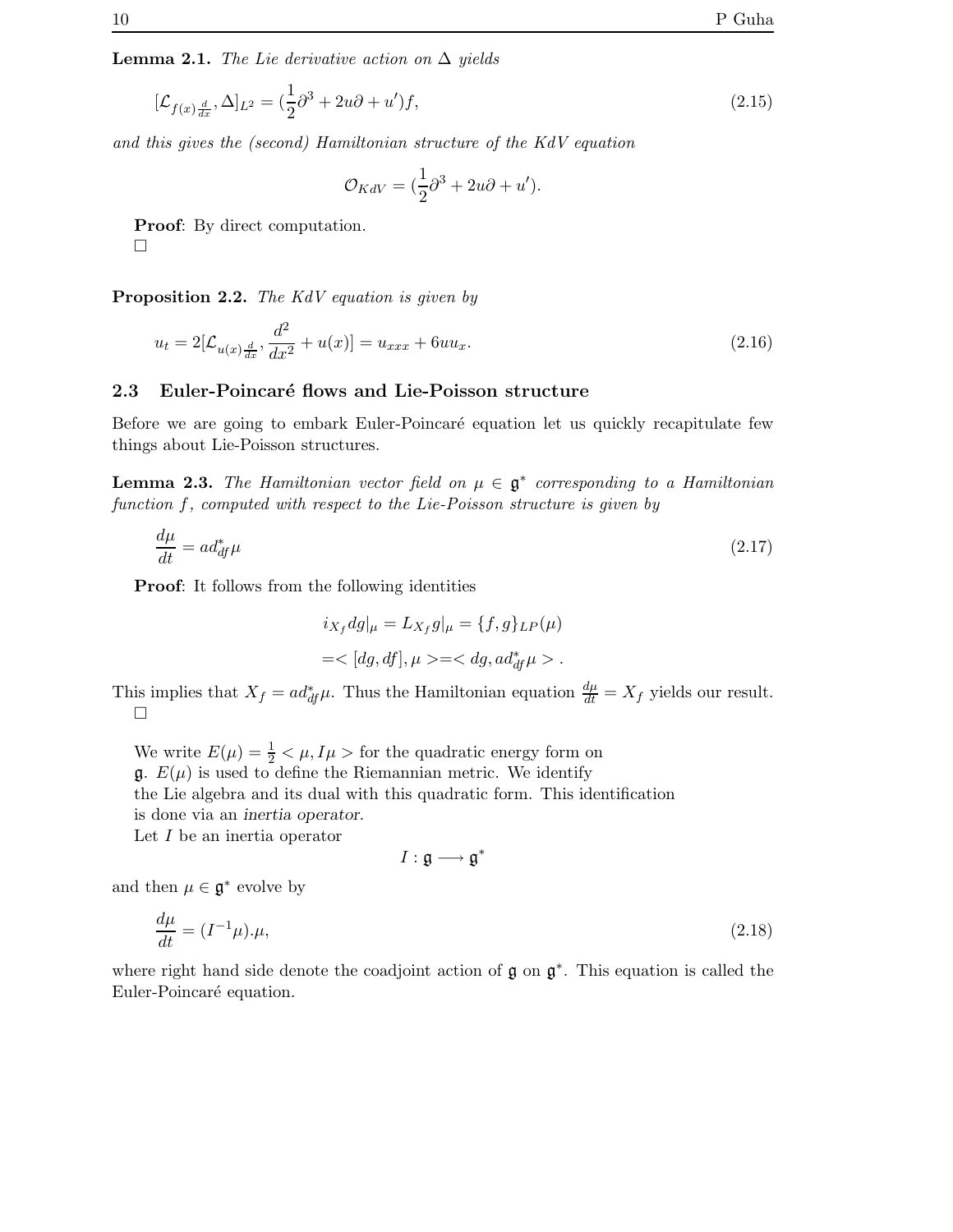**Definition 2.4.** The Euler-Poincaré equation on  $\mathfrak{g}^*$  corresponding to the Hamiltonian  $H(\mu) = \frac{1}{2} < I^{-1}\mu, \mu > i$ s given by

$$
\frac{d\mu}{dt} = -ad_{I^{-1}\mu}^*\mu.
$$

It characterizes an evolution of a point  $\mu \in \mathfrak{g}^*$ .

**Proposition 2.5.** Let  $\Omega G$  be infinite dimensional Lie group equipped with a right invariant metric. A curve  $t \longrightarrow c(t)$  in  $\Omega G$  is a geodesic of this metric iff  $\mu(t) = d_{c_t} R_{c_t} \dot{c}(t)$  satisfes

$$
\frac{d}{dt}\mu(t) = ad_{u(t)}^*\mu(t),\tag{2.19}
$$

where  $R_{c_t}$  stands for right translation.

#### 2.3.1 Frozen Lie-Poisson bracket

We also consider the dual of the Lie algebra of g <sup>∗</sup> with a Poisson structure given by the "frozen" Lie-Poisson structure. In other words, we fix some point  $\mu_0 \in \mathfrak{g}^*$  and define a Poisson structure given by

$$
\{f, g\}_0(\mu) := \langle [df(\mu), dg(\mu)], \mu_0 \rangle
$$
\n(2.20)

It has been shown in [29] that

**Proposition 2.6.** The brackets  $\{\cdot,\cdot\}_L$  and  $\{\cdot,\cdot\}_0$  are compatible for every "freezing" point  $\mu_0$ .

Proof: Any linear combination

$$
\{\cdot,\cdot\}_{\lambda}:=\{\cdot,\cdot\}_{LP}+\lambda\{\cdot,\cdot\}_0
$$

is again a Poisson bracket. Indeed, it is just the translation of the Lie-Poisson bracket from the origin to the point  $-\lambda\mu_0$ .

 $\Box$ 

We can give another interpretation [6, 7] of frozen structure from the definition of cocycle. Given an inertia operator  $I: \mathfrak{g} \to \mathfrak{g}^*$  one can define a constant Poisson structure

$$
\{f,g\}_0(\mu) = \langle df, I \, dg \rangle \qquad \text{where} \qquad \mu \in \mathfrak{g}^*.
$$

A two-cocycle  $\omega$  is called a coboundary if there is a point  $\mu_0 \in \mathfrak{g}^*$  such that

$$
\omega(\mathcal{X}, \mathcal{Y}) = \langle [\mathcal{X}, \mathcal{Y}], \mu_0 \rangle, \tag{2.21}
$$

where  $X, Y \in \mathfrak{g}$ . A special of Lie-Poisson structure is given by a two cocycle  $\omega$  which is coboundary. The Lie-Poisson structure generated by a coboundary of  $\omega = \partial \mu_0$  is given by

$$
\{f,g\}_{0}(\mu) = \langle [df(\mu), dg(\mu)], \mu_0 \rangle, \qquad \mu_0 \in \mathfrak{g}^*.
$$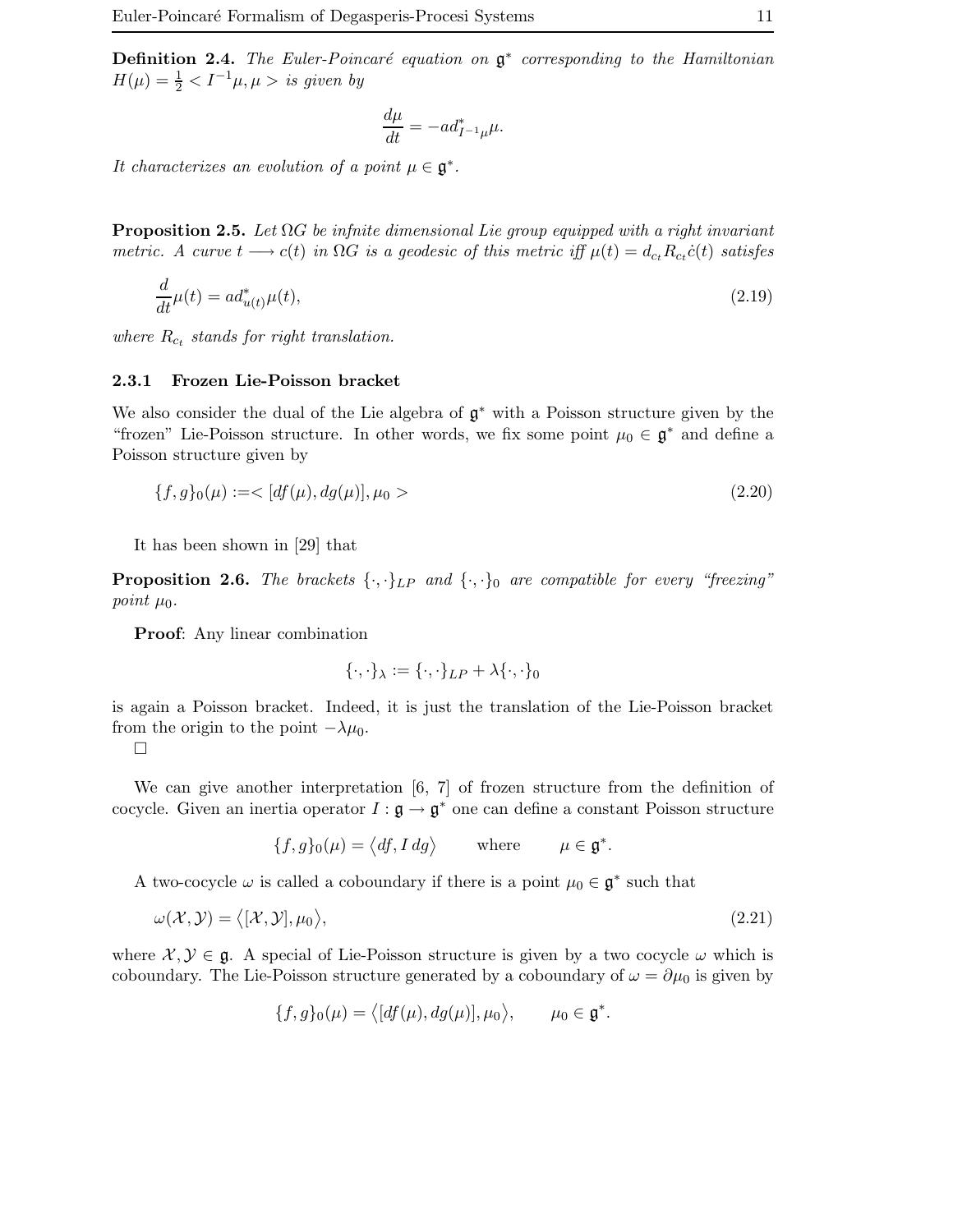This behaves like a Lie-Poisson structure frozen at the point  $\mu_0 \in \mathfrak{g}^*$  and this coincides with the previous definition of frozen structure. In the case of Virasoro algebra, every two cocycle  $\omega$  is a coboundary corresponding to a freezing point  $\mu_0 \in Vir^*$ . With  $\mu_0 = (u_0, c_0)$ , we get

$$
\partial \mu_0 \big( (f(x) \frac{d}{dx}, a_0), (g(x) \frac{d}{dx}, b_0) \big) = \big\langle \big[ (f(x) \frac{d}{dx}, a_0), (g(x) \frac{d}{dx}, b_0) \big], (u_0, c_0) \big\rangle
$$

$$
= \int_{S^1} u_0 (f g_x - f_x g) \, dx + c_0 \int_{S^1} f' g'' \, dx.
$$

This yields an operator  $\mathcal{O}: Vir \to Vir^*$ , defines a constant Poisson structure given by the formula

$$
\{f,g\}_0=\big\langle \delta f,\mathcal{O}\delta g\big\rangle.
$$

# 3 Coadjoint action with respect to  $H<sup>1</sup>$  norm and Lie derivative interpretation

Let us first consider standard approach of the coadjoint action of the Virasoro algebra on its dual with respect to  $H^1$  norm.

On the Virasoro algebra we consider the  $H<sup>1</sup>$  inner product. Then a pairing between a point  $(f(x) \frac{d}{dx}, \nu) \in Vir$  and a point  $(udx^{\otimes 2}, \lambda)$  on the dual space is given by

$$
\langle (f(x)\frac{d}{dx},\nu), (udx^{\otimes 2},\lambda) \rangle_{H^{1}} = \lambda \nu + \int_{S^{1}} f(x)u(x)dx + \int_{S^{1}} f_{x}u_{x}.
$$
 (3.1)

Let us compute the coadjoint action  $ad_f^*\hat{u}|_{H^1}$  of the vector field  $(f(x)\frac{d}{dx}, \nu) \in Vir$  on its dual  $(udx^{\otimes 2}, \lambda)$  with respect to  $H^1$  norm.

### Lemma 3.1.

$$
ad_{\hat{f}}^*\hat{u}|_{H^1} = (1 - \partial^2)^{-1}[f(x)(1 - \partial^2)u_x + 2f'(1 - \partial^2)u + \lambda f'''],
$$
\n(3.2)

where  $\hat{u} = (u \, dx^{\otimes 2}, \lambda)$  and  $\hat{f} = (f(x) \frac{d}{dx}, \nu)$ .

Proof: We know

$$
\langle ad_{\hat{f}}^* \hat{u}, \hat{g} \rangle_{H^1} = \langle \hat{u}, [\hat{f}, \hat{g}] \rangle_{H^1} = \langle \hat{u}, -(fg' - f'g), \int_{S^1} f'g'' \rangle_{H^1}
$$
\n(3.3)

Here we follow the sign convention of Marsden and Ratiu [36].

R.H.S. = 
$$
- \int_{S^1} (ufg' - uf'g) dx - \int_{S^1} u'(fg' - f'g)' dx + \lambda \int_{S^1} f'g'' dx
$$

$$
= \int_{S^1} [f(1 - \partial^2)u' + 2f'(1 - \partial^2)g + \lambda f''']g.
$$

Let us compute now the L.H.S. of equation (27)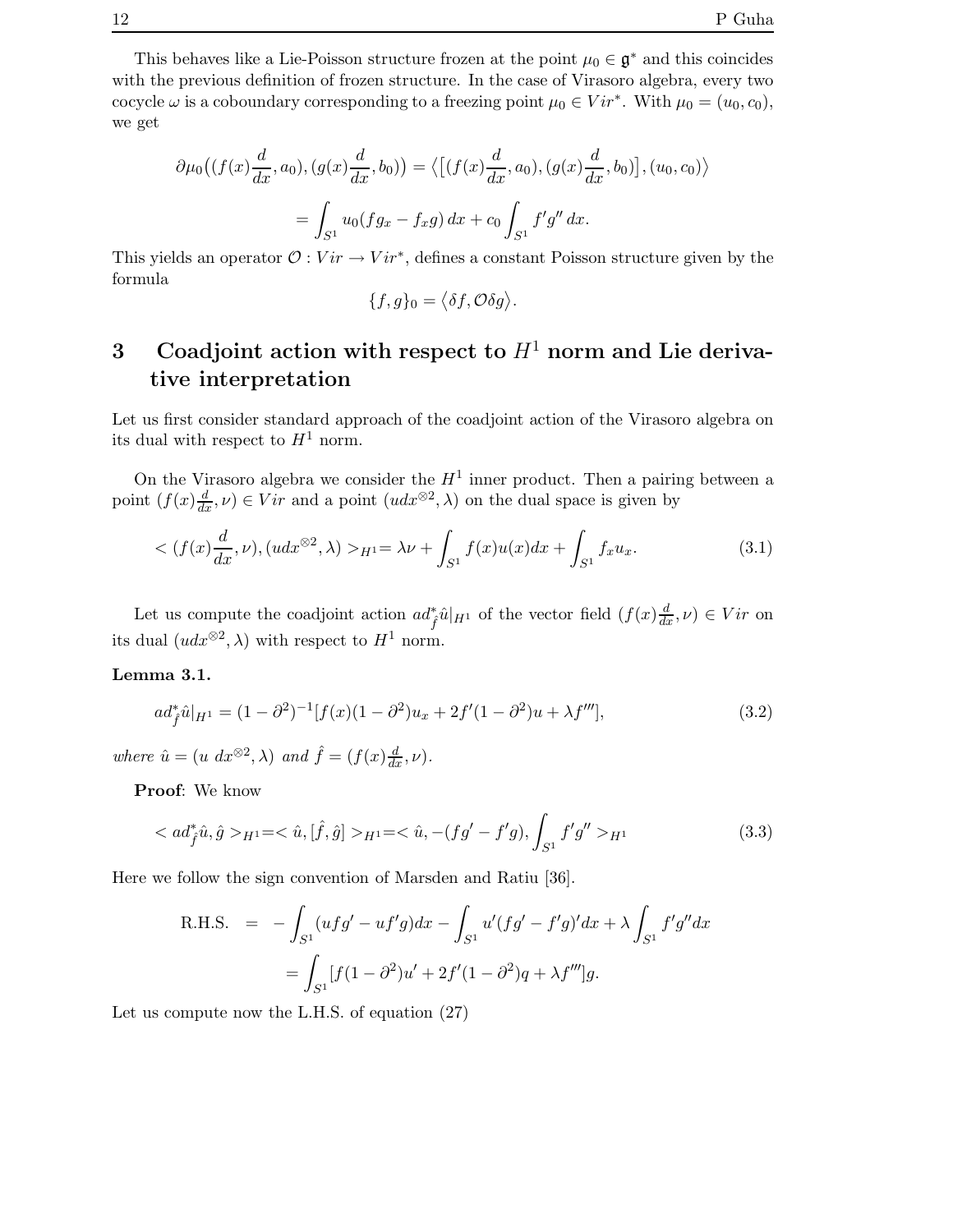$$
L.H.S. = \int_{S^1} (ad_f^*\hat{u})g dx + \int_{S^1} (ad_f^*\hat{u})'g'dx
$$

$$
= \int_{S^1} [(1-\partial^2)ad_f^*\hat{u}]g dx.
$$

Thus by equating the R.H.S. and L.H.S. we obtain the above formula.  $\Box$ 

Corollary 3.2. Using the Helmholtz function  $m = u - u_{xx}$  Equation (26) can rewritten as

$$
ad_f^*\hat{u}|_{H^1} = (1 - \partial^2)^{-1}[fm_x + 2f_xm + \lambda f_{xxx}],
$$
\n(3.4)

and corresponding Hamiltonian operator is given by

$$
\mathcal{O}^{H1} = (1 - \partial^2)^{-1} (\lambda \partial^3 + \partial m + m\partial). \tag{3.5}
$$

It is clear that for coadjoint action with respect to  $H<sup>1</sup>$  norm the field u is replaced by the Helmholtz operator action on u, i.e.,  $m = u - u_{xx}$ .

### 3.1 Lie derivative action and coadjoint flow

In this paper we mainly study the evolution equation in terms Lie derivative action, hence, we briefly  $\lceil$  for details, [29]] describe how to express the coadjoint action of  $Vect(M)$  by the negative of the Lie derivative.

Let us recall that in the adjoint representation, the group  $Diff(M)$  acts on its Lie algebra  $Vect(M)$  by the transformation of coordinates

$$
Ad_{\phi}(\eta) = \phi_* \eta \circ \phi^{-1},
$$

where  $\phi \in Diff(M)$  is a volume preserving diffeomorphism.

Let u be an element of the dual of  $Vect(M)$ . This is presumably one form modulo exact one form. Therefore, we find

$$
<\eta,Ad^*_\phi(u)> = = <\eta, \phi^{-1^*}(u)>,
$$

where we have tacitly applied the volume preserving condition.

Hence, we obtain  $Ad^*_{\phi}(u) = \phi^{-1*}(u)$ , that is, the diffeomorphism maps u to  $\phi^{-1*}(u)$ .

Thus, from the definition of the Lie derivative of a differential form  $u$  in the direction of a vector field  $\eta$  at a point  $x \in M$  we obtain

$$
ad^*_{\eta}(u) = -L_{\eta}u. \tag{3.6}
$$

In fact for this reason one obtains the same Hamiltonian operator from two different computations.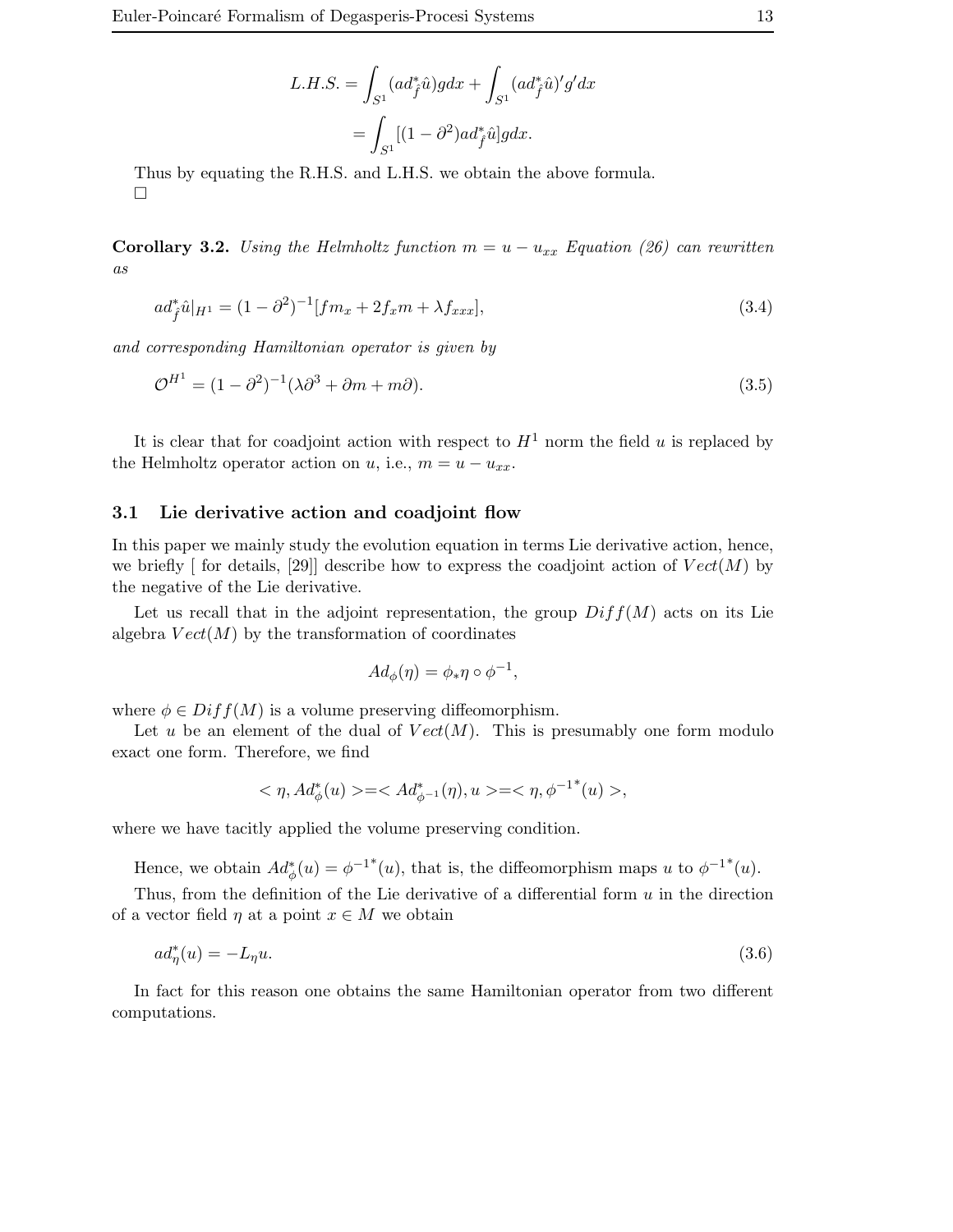### 3.2 Camassa–Holm in Lie derivative method

Let us apply the above result to express the coadjoint action of  $Vect(S^1)$  in terms of Lie derivative. In otherwords, let us state coadjoint action in Lie derivative language. It is clear from equation (18) that the coadjoint action with respect to  $H<sup>1</sup>$  norm must be expressed in terms  $m$ , i.e., Helmholtz operator acting on  $u$ .

**Definition 3.3.** The  $Vect(S^1)$  action on the space of Hill's operator  $\Delta$  with respect to  $H^1$ -metric is defined as

$$
[\mathcal{L}_{f(x)\frac{d}{dx}}, \Delta]_{H^1} := \mathcal{L}_{f(x)\frac{d}{dx}}^{\frac{3}{2}} \circ \tilde{\Delta} - \tilde{\Delta} \circ \mathcal{L}_{f(x)\frac{d}{dx}}^{-\frac{1}{2}},\tag{3.7}
$$

where

$$
\tilde{\Delta} = \lambda \frac{d^2}{dx^2} + m(x) \qquad m = (u - u_{xx}).
$$

Therefore Lie derivative  $\mathcal{L}_{f(x)\frac{d}{dx}}$  action yields the following scalar operator, i.e. the operator of multiplication by a function.

### Proposition 3.4.

$$
[\mathcal{L}_{f(x)\frac{d}{dx}}, \Delta]_{H^1} = (\frac{1}{2}\lambda\partial^3 + 2m\partial + m')f. \tag{3.8}
$$

Proof: By direct computation.  $\Box$ 

The L.H.S. of equation denotes the coadjoint action evaluated with respect to  $H^1$  norm. Thus we obtain the R.H.S. of Equation (32).

**Lemma 3.5.** The coadjoint action of vector field  $f(x) \frac{d}{dx}$  on its dual with respect to the right invariant  $H^1$  metric can be realized as

$$
ad_{\hat{f}}^*\hat{u}|_{H^1} = (1 - \partial^2)^{-1} [\mathcal{L}_{f(x)\frac{d}{dx}}, \Delta]_{H^1}
$$

This yields the Hamiltonian structure of the Camassa-Holm equation

$$
\mathcal{O}^{H^1} = (1 - \partial^2)^{-1} \left(\frac{1}{2}\lambda \partial^3 + 2m\partial + m'\right).
$$
 (3.9)

At this stage we assume  $\lambda = 0$ , since we do not require the cocycle term to compute the Camassa–Holm equation. It is clear that the term  $\frac{1}{2}\lambda\partial^3$  manufactures from the cocycle term.

Therefore, the Euler-Poincaré equation

$$
u_t = -\mathcal{O}_{CH}^{H^1} \frac{\delta H}{\delta u} \quad \text{where } \mathcal{O}_{CH}^{H^1} = 2m\partial + m'
$$

$$
= -(1 - \partial^2)^{-1} (2m\partial + m') \frac{\delta H}{\delta u} \quad \text{with } H = \frac{1}{2} \int_{S^1} u^2 dx
$$

$$
\implies m_t + 2mu' + m'u = 0
$$

yields the Camassa-Holm equation.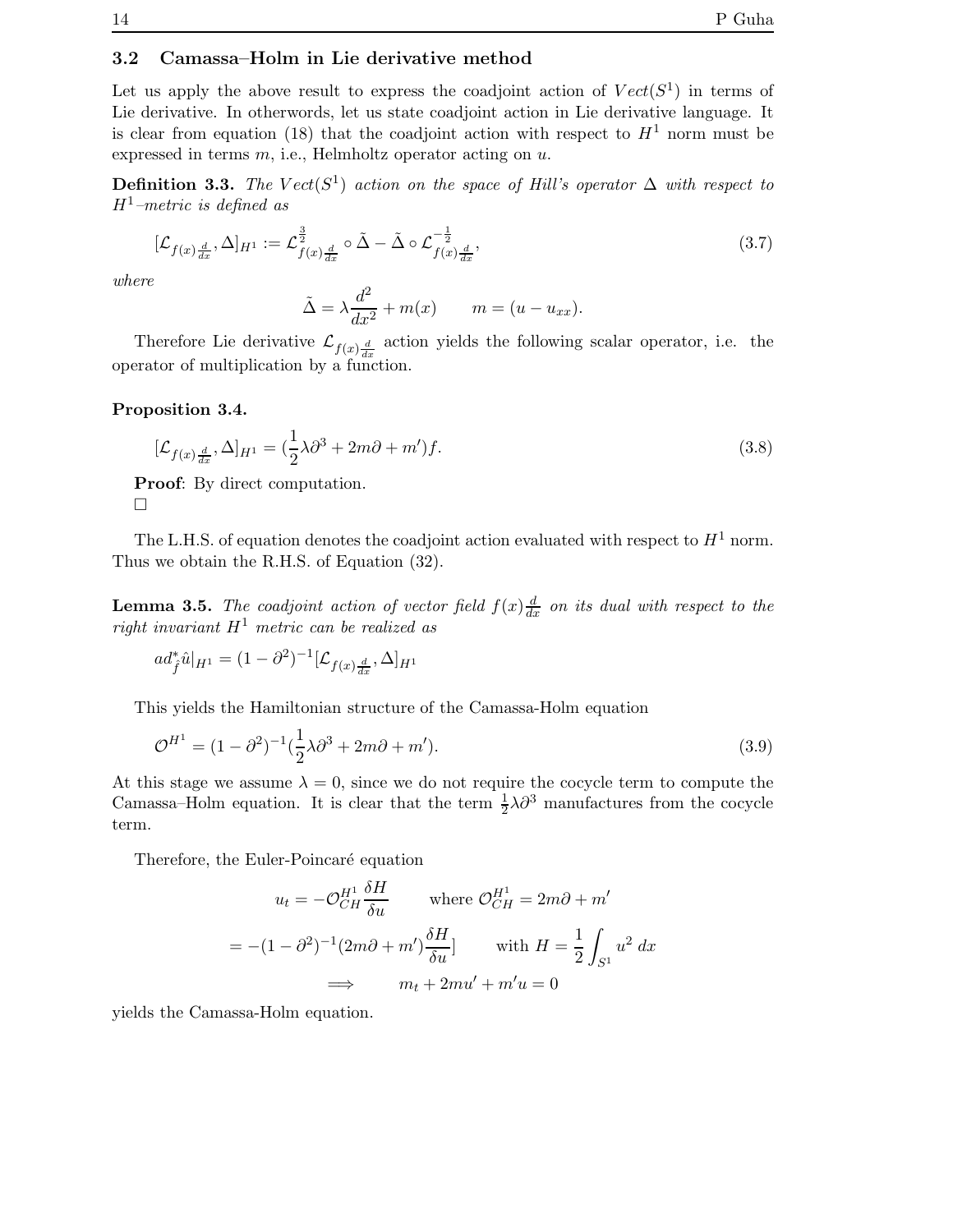# 4 Euler-Poincaré formalism of Burgers and Whitham-Burgers equations

At this stage let us focus our goal once again. Our aim is to give an Euler-Poincaré formalism of the Degasperis-Procesi and the Holm-Staley equation. We divide this programme into several pieces. In this section, we first discuss the formulation of the Burgers and the Whitham Burgers equations. The  $H^1$  analogue (in our notation) of the Burgers equation is called the Whitham Burgers equation.

### 4.1 Burgers Equation

Let us consider a first order differential operator of the following form

$$
\Delta_1 = \frac{d}{dx} + u(x),\tag{4.1}
$$

acting on the space of tensor densities of degree  $\frac{-1}{2}$ , i.e.,  $\mathcal{F}_{-\frac{1}{2}} \in \Gamma(\Omega^{-\frac{1}{2}})$ .

This  $\Delta_1$  maps

$$
\Delta_1 = \frac{d}{dx} + u(x) \; : \; \mathcal{F}_{-\frac{1}{2}} \longrightarrow \mathcal{F}_{\frac{1}{2}}.
$$
\n
$$
(4.2)
$$

**Definition 4.1.** The  $Vect(S^1)$ - action on  $\Delta_1$  is defined by the commutator with the Lie derivative

$$
[\mathcal{L}_{f(x)\frac{d}{dx}}, \Delta_1] := \mathcal{L}_{f(x)\frac{d}{dx}}^{\frac{1}{2}} \circ \Delta_1 - \Delta_1 \circ \mathcal{L}_{f(x)\frac{d}{dx}}^{-\frac{1}{2}}.
$$
\n
$$
(4.3)
$$

The result of this action is a scalar operator, i.e. the operator of multiplication by a function.

**Lemma 4.2.** The action of vector field  $f(x) \frac{d}{dx}$  on the space first oder operator

$$
[\mathcal{L}_{f(x)\frac{d}{dx}}, \Delta_1] = \frac{1}{2}f''(x) + uf'(x) + u'f(x)
$$
\n(4.4)

yields the operator

$$
\mathcal{O}_B = \frac{1}{2} \frac{d^2}{dx^2} + u \frac{d}{dx} + u'(x).
$$
\n(4.5)

Proof: By direct computation.  $\Box$ 

Remark The operator (38) is not a Poisson operator, since it does not satisfy the skew symmetric condition. When a vector field  $Vect(S^1)$  acts on the space of Hill's operator, it generates a Poisson flow, that is, operator involves in this flow is Poisson operator. But when  $Vect(S^1)$  acts on the space of first order differential operators, it does not generate a Poisson flow. Thus we obtain an almost Poisson operator.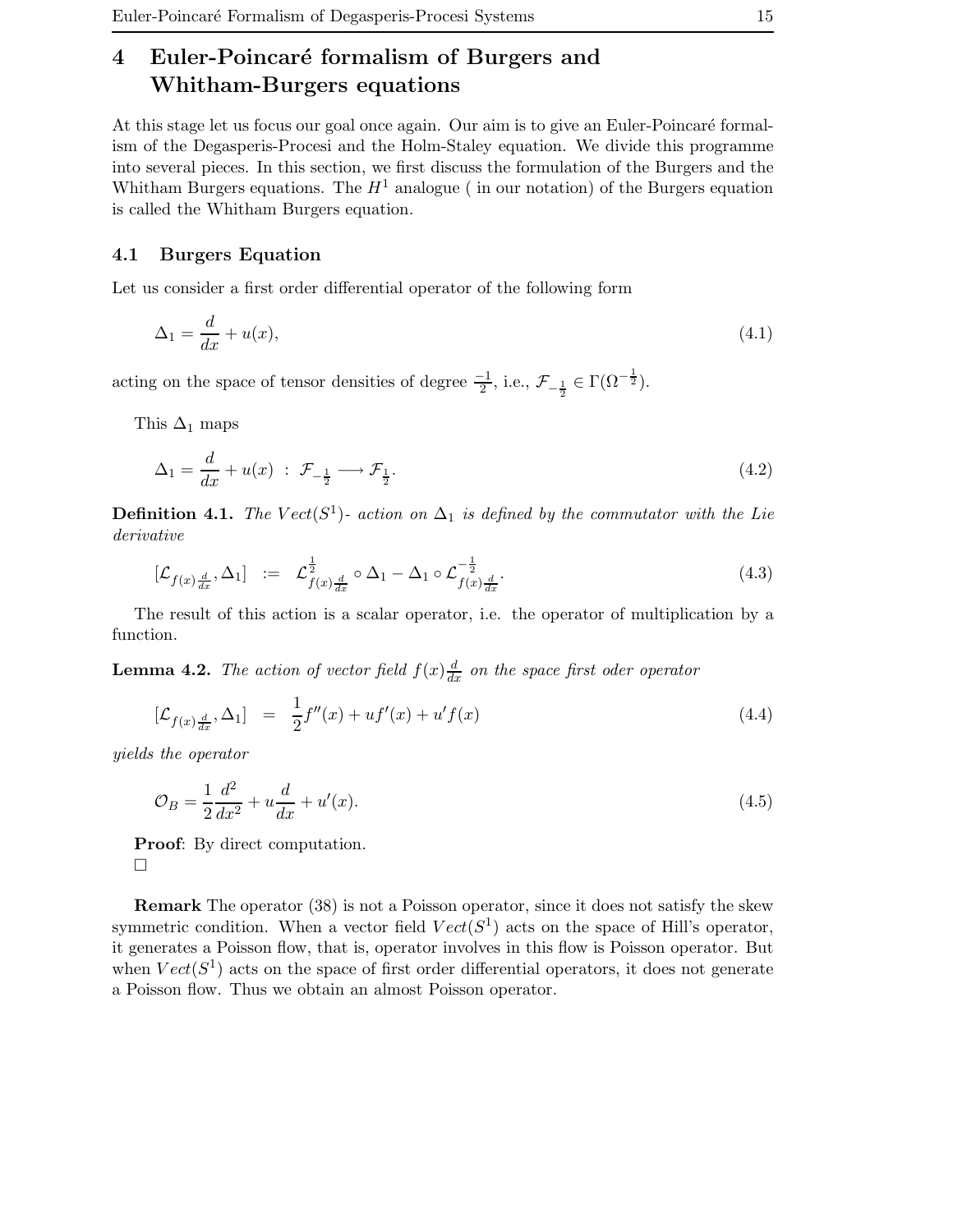**Lemma 4.3.** The Euler-Poincaré flow on the space of first order differential

$$
u_t = [L_{u(x)\frac{d}{dx}}, \Delta_1]
$$

yields the Burgers equation

$$
u_t = 4uu_x + u_{xx},\tag{4.6}
$$

for  $H = \int_{S^1} u^2 dx$ .

Proof: We get the Burgers equation from the Hamiltonian equation

$$
u_t = \mathcal{O}_B \frac{\delta H}{\delta u}, \qquad H[u] = \int_{S^1} u^2 dx. \tag{4.7}
$$

 $\Box$ 

### 4.1.1 Leibniz–Poisson structure

It has been noticed recently that a different type of Poisson bracket is sometimes necessary to incorporate dissipative type systems. A well known example is almost Poisson brackets, the brackets do not satisfy Jacobi identity, are employed to study non-holonomic constrained system. It has been proposed [1, 2, 39] that the modeling of certain dissipative phenomena by adding a symmetric bracket to a known antisymmetric one. This new bracket is called Leibniz bracket, given as

$$
[.,.]_{Leibniz} = \{.,.\}_{skew} + \{\{.,.\}\}_{sym},
$$

where the bracket  $\{.,.\}_{skew}$  is skewsymmetric,  $\{\{.,.\}\}_{sym}$  is symmetric, and the sum is a Leibniz bracket. In the infinite-dimensional case, this bracket captures the modeling of a surprising number of physical examples.

Lemma 4.4. The Leibniz-Poisson bracket associated to the Burgers operator is given us Leibniz bracket

$$
[f,g]_{Leib} := \int_{S^1} \frac{\delta f}{\delta u} \mathcal{O}_{Burgers} \frac{\delta g}{\delta u} dx,
$$
\n(4.8)

where

$$
\mathcal{O}_{Burgers} = \partial u + \frac{1}{2}\partial^2.
$$

Proof: It is easy to see that

$$
\mathcal{O}_{Burgers}^{skew} = \partial u, \qquad \mathcal{O}_{Burgers}^{sym} = \frac{1}{2} \partial^2.
$$

So the diffusion part is coming from the symmetric part of  $\mathcal{O}_{Burgers}$ .  $\Box$ 

It is known that plenty of dissipative systems are connected to such structure. The Euler–Poincaré flows of this class of systems is considered in [22].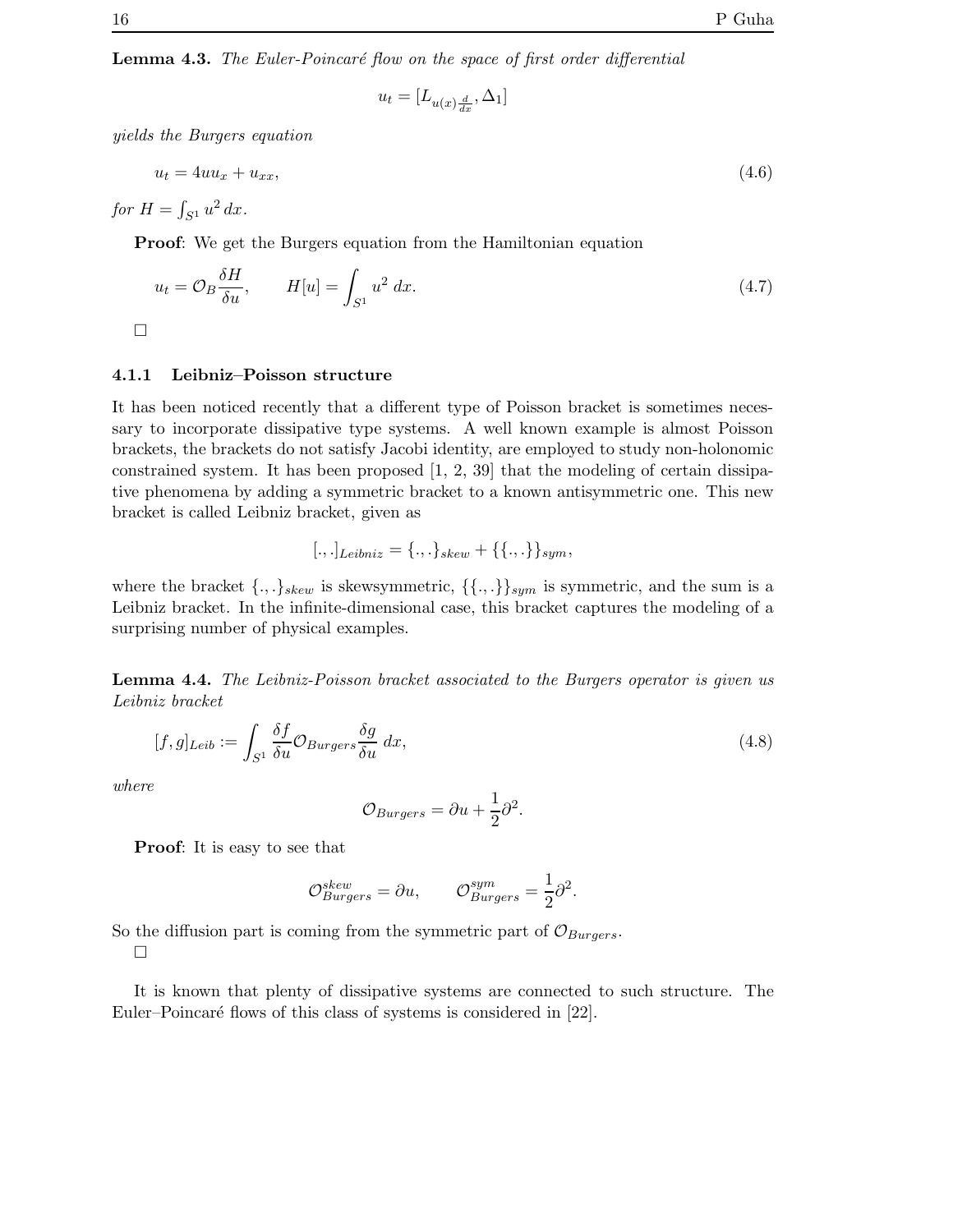### 4.2 The Whitham-Burgers equation

Let us study the  $H<sup>1</sup>$  analogue of our previous Lemma (4.2). It is clear that the formula (37) is valid for  $L^2$  norm. We are interested to get the same type of formula for the  $H^1$ case. Let normalize the first order differential operator as  $\Delta_1 = 2\frac{d}{dx} + u(x)$ .

Thus we conclude from the argument of our previous Section and the identification

### Lemma 4.5.

$$
[\mathcal{L}_{f(x)\frac{d}{dx}}, 2\frac{d}{dx} + u(x)]_{H^1} = f''(x) + mf'(x) + m'f(x), \qquad m = u - u_{xx}
$$
 (4.9)

Again, we can interpret this equation as an action of the vector field  $\mathcal{L}_{f(x)\frac{d}{dx}}$  on the space of modified first order scalar differential operator  $2\frac{d}{dx} + m$ . The factor "2" is just the normalization constant.

The L.H.S. denotes coadjoint action with respect to  $H<sup>1</sup>$  norm. Once again we convert this to  $L^2$  action, given as

$$
[\mathcal{L}_{f(x)\frac{d}{dx}}, 2\frac{d}{dx} + u(x)]_{L^2} = (1 - \partial^2)^{-1} [\mathcal{L}_{f(x)\frac{d}{dx}}, 2\frac{d}{dx} + u(x)]_{H^1}.
$$

Therefore, the Hamiltonian operator of the Whitham-Burgers equation becomes

$$
\mathcal{O}_{WB}^{H^{1}} = (1 - \partial^{2})^{-1} (\partial^{2} + \partial m). \tag{4.10}
$$

**Lemma 4.6.** The Euler-Poincaré flow on the space with respect to  $H^1$  norm on the first order differential operators yields the Whitham Burgers equation

$$
m_t = u_{xx} + (mu)_x.
$$
\n(4.11)

Proof:

$$
u_t = \mathcal{O}_{WB}^{H^1} \frac{\delta H}{\delta u}
$$

$$
= (1 - \partial^2)^{-1} (\partial^2 + \partial m) \frac{\delta H}{\delta u}
$$

for Hamiltonian  $H=\frac{1}{2}$  $rac{1}{2} \int_{S^1} u^2 \ dx.$  $\Box$ 

### 5 Euler-Poincaré formalism of the Degasperis-Procesi

In this section our goal is to construct the Euler-Poincaré framework for the the Degasperis-Procesi equation

$$
m_t + um_x + 3mu_x = 0,
$$
 with  $m = u - u_{xx}.$  (5.1)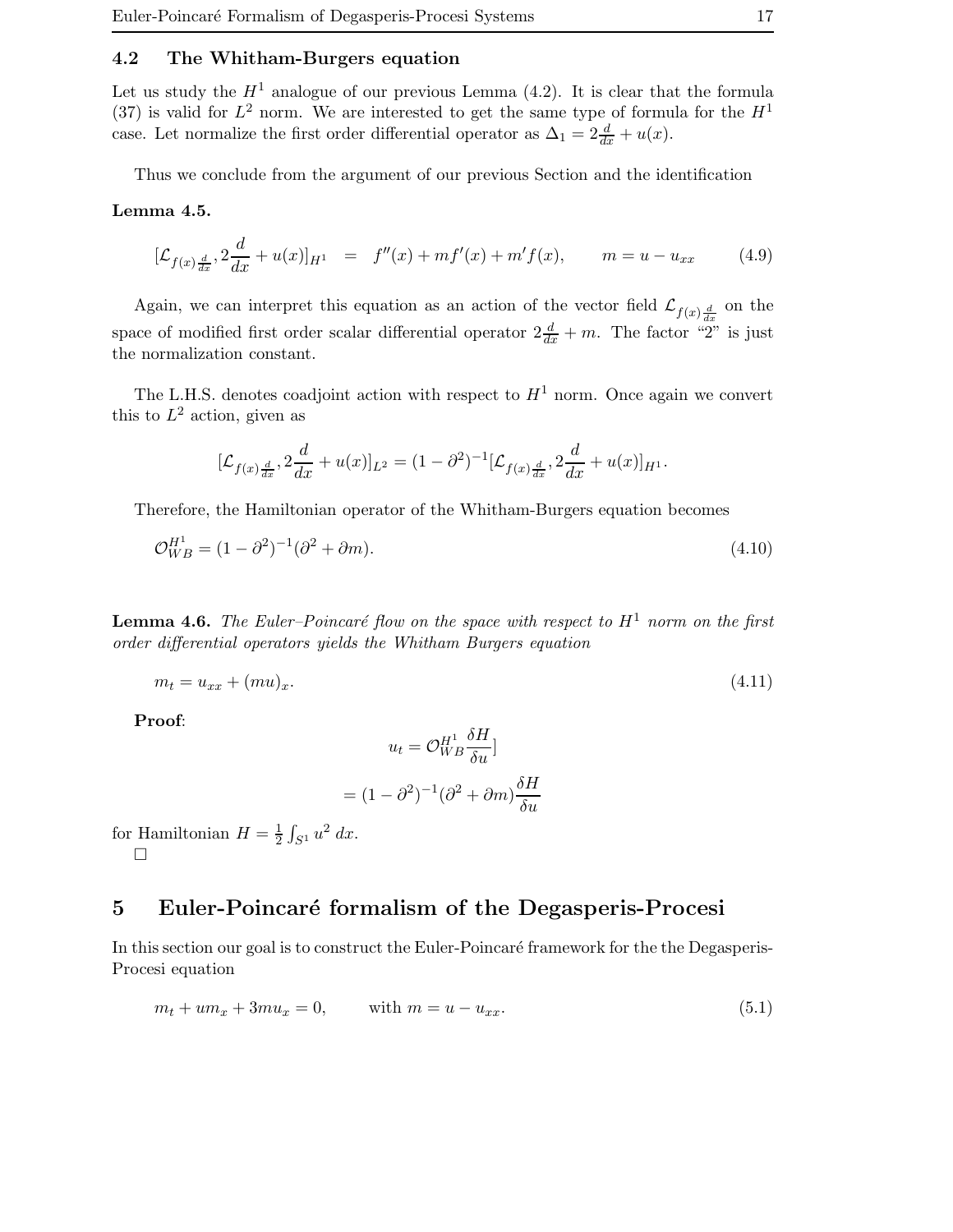### 5.1 EP flow and Hamiltonian structures

Interestingly the Degasperis-Procesi equation can not be derived from the action of  $Vect(S^1)$ on the spaces of second or first order differential operators. We need to combine the  $Vect(S<sup>1</sup>)$  action on both second and first order differential operators,  $\Delta_2$  and  $\Delta_1$  respectively, with respect to  $H^1$  norm.

**Definition 5.1.** The  $Vect(S^1)$  action the pencil of operators  $\Delta^{\lambda,\mu} := \lambda \Delta_2 + \mu \Delta_1$  is given by

$$
[\mathcal{L}_{f(x)\frac{d}{dx}}, \Delta^{\lambda,\mu}]_{H^1} = \lambda [\mathcal{L}_{f(x)\frac{d}{dx}}, \Delta_2]_{H^1} + \mu [\mathcal{L}_{f(x)\frac{d}{dx}}, \Delta_1]_{H^1},
$$
\n(5.2)

where

$$
\Delta_2 = k_1 \frac{d^2}{dx^2} + m(x), \qquad \Delta_1 = 2k_2 \frac{d}{dx} + m(x).
$$

The pencil of Hamiltonian structures corresponding to  $Vect(S^1)$  action on  $\Delta^{\lambda,\mu}$  is given by

$$
\mathcal{O}_{\lambda,\mu}^{H^1} = (1 - \partial^2)^{-1} \lambda \left(\frac{1}{2}k_1 \partial^3 + \partial m + m\partial\right) + \mu (k_2 \partial^2 + \partial m),\tag{5.3}
$$

where  $m = u - u_{xx}$ .

If we assume  $k_1 = k_2 = 0$  and  $\lambda = 2$  and  $\mu = -1$ , we obtain the operator of Degasperis-Procesi equation

$$
\mathcal{O}_{DP} = (1 - \partial^2)^{-1} (\partial m + 2m\partial). \tag{5.4}
$$

Thus we obtain:

**Theorem 5.2.** The Degasperis-Procesi equation is the Euler-Poincaré flows of  $H^1$  norm on the combined space of Hill's and first order differential operators.

Proof: It follows directly from

$$
u_t = -(1 - \partial^2)^{-1} (2m\partial + \partial m) \frac{\delta H}{\delta u},
$$

for  $H=\frac{1}{2}$  $rac{1}{2} \int_{S^1} u^2 \ dx.$  $\Box$ 

### 5.1.1 Degasperis-Holm-Hone (DHH) Hamiltonian structures

Recently Degasperis, Holm and Hone showed that the Degasperis-Procesi system exhibits bihamiltonian features. They expressed the Degasperis-Procesi equation as

$$
m_t = B_i \frac{\delta H_i}{\delta m} \qquad i = 0, 1,
$$
\n
$$
(5.5)
$$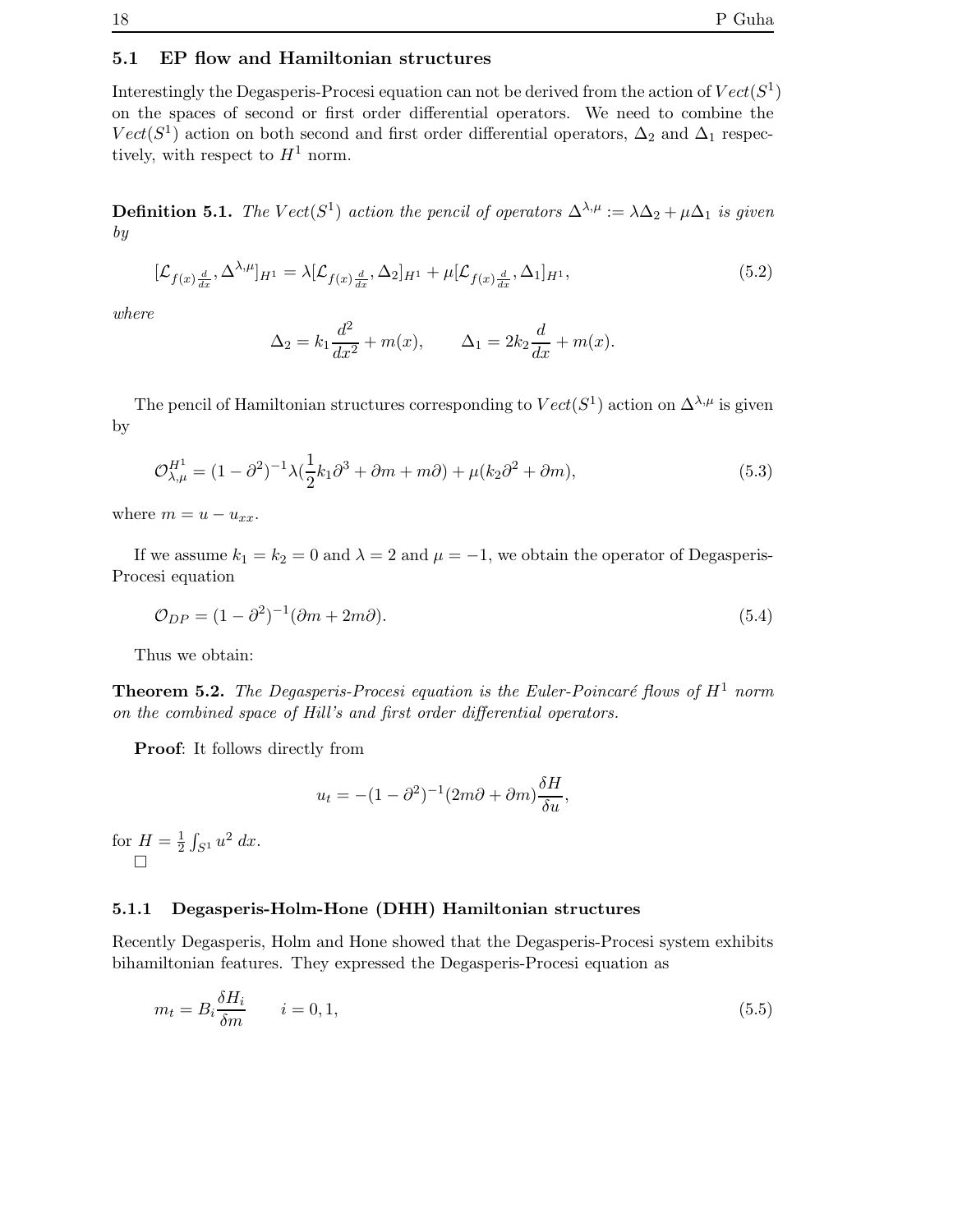where  $m = u - u_{xx}$ . Thus they studied the flow of Helmholtz function. They showed that there is only one local Hamiltonian structure

$$
B_0 = \partial_x (1 - \partial_x^2)(4 - \partial_x^2),\tag{5.6}
$$

and the second Hamiltonian structure is given by

$$
B_1 = m^{2/3} \partial_x m^{1/3} (\partial_x - \partial_x^3)^{-1} m^{1/3} \partial_x m^{2/3}.
$$
\n(5.7)

The first Hamiltonian structure can be rewritten as

$$
B_0 = \mathcal{O}_0(1 - \partial_x^2),\tag{5.8}
$$

where  $\mathcal{O}_0 = \partial_x (4 - \partial_x^2)$ . In view of the chain rule formula for variational derivatives we obtain

$$
\frac{\delta H_0}{\delta m} = (1 - \partial_x^2)^{-1} \frac{\delta H_0}{\delta u}.\tag{5.9}
$$

Therefore Hamiltonian equation for  $B_0$  becomes

$$
m_t = B_0 \frac{\delta H_0}{\delta m} = \mathcal{O}_0 (1 - \partial_x^2) \frac{\delta H_0}{\delta m} = \mathcal{O}_0 \frac{\delta H_0}{\delta u}.
$$

It is fairly easy to see that the second Hamiltonian indeed yields the Degasperis–Procesi equation from a shoet computation

$$
m_t = B_1 \frac{\delta H}{\delta m},
$$
  

$$
\implies \qquad = 3(m^{2/3} \partial_x m^{1/3} (1 - \partial_x^2)^{-1} m
$$
  

$$
\implies \qquad = m_x u + 3m u_x,
$$

where the Hamiltonian is given by

$$
H = -\frac{9}{2} \int m \, dx.
$$

Since the first operator  $B_0$  is constant coefficient and hence the Jacobi identity is trivial but Degasperis et. al. said in their papers [10, 11] that for the non-local operator  $B_1$  failed to satisfy the Jacobi identity. The proof of the Jacobi identity for this operator was resolved by Hone and Wang [25], using the trihamiltonian formalism of Olver and Rosenau [42].

**Remark** (a) Degasperis et al. studied the flow of Helmholtz function  $m = u - u_{xx}$  of independent variable u. They obtained the evolution from the variation of derivatives of H with respect to m. Thus there is an extra factor of  $(1 - \partial^2)$  appearing in the constant Hamiltonian operator  $(41)$ . Moreover we are studing the variation of H with respect to u. These two variational derivatives are connected by chain rules

$$
\frac{\delta H}{\delta u}=(1-\partial^2)\frac{\delta H}{\delta m}.
$$

Of couse there is an extra  $(1 - \partial^2)^{-1}$  factor in our Hamiltonian operator  $\mathcal{O}_{DP}$ . But this factor acts like Helmholtz operator on u to change the time derivative from  $u_t$  to  $m_t$ . This makes the difference between DHH method and that of ours. Thus the quintic operator is actually a cubic operator in our case.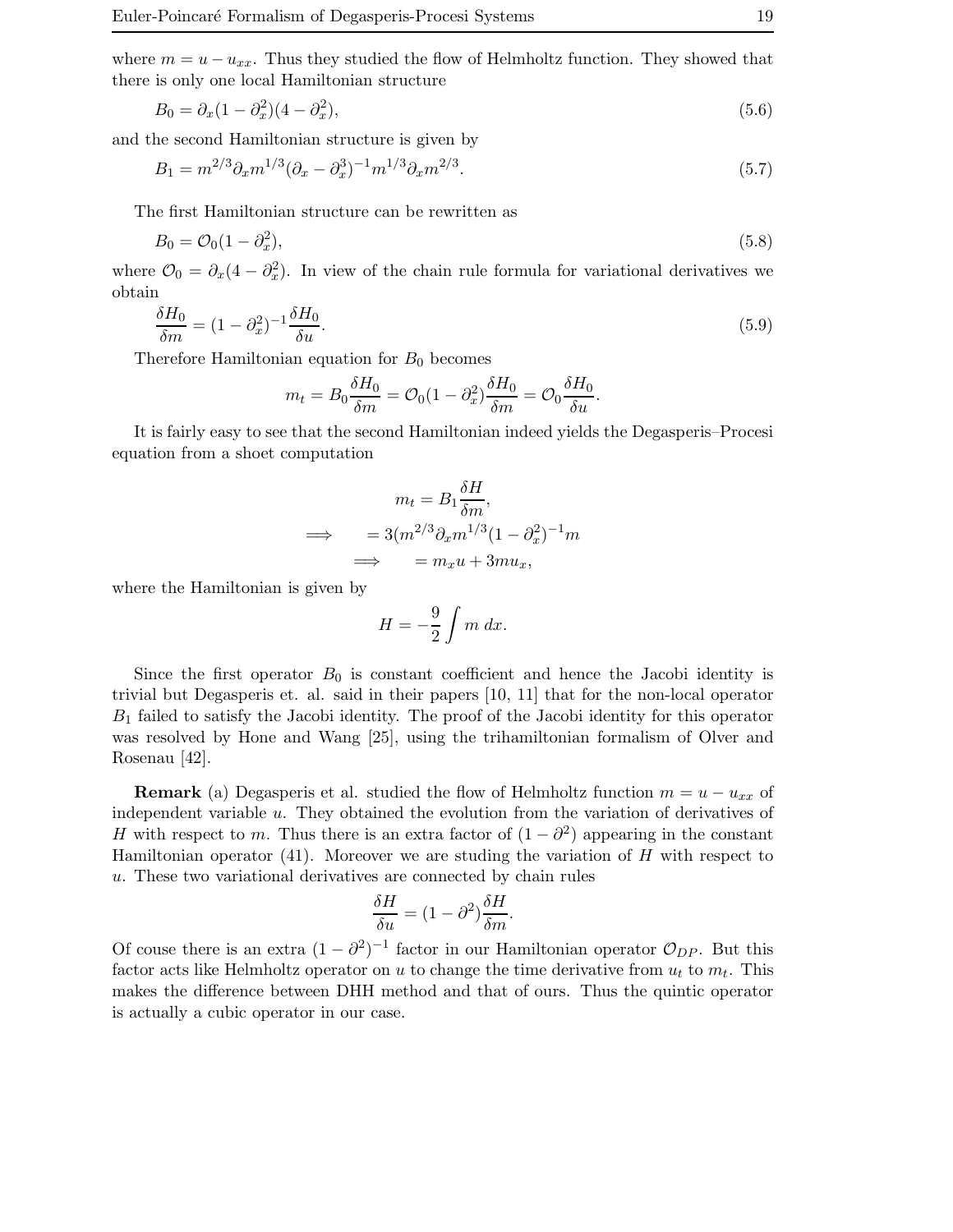### 5.2 Second DHH Hamiltonian structure and Euler-Poincaré flow

In this section we show the connection between the Degasperis-Holm-Hone Hamiltonian equation and our Euler-Poincaré formalism.

In [10, 11] Degasperis, Holm and Hone presented a Lagrangian formulation for the entire b family of equation, with a Legendre transformation leading to the (second) Hamiltonian structure

$$
m_t = \hat{B}\frac{\delta H}{\delta m}, \qquad \text{for} \ \ b \neq 1 \tag{5.10}
$$

$$
\hat{B} = (bm\partial + m_x)(\partial - \partial^3)^{-1}(bm\partial + (b-1)m_x), \qquad H = \frac{1}{b-1} \int m \, dx. \tag{5.11}
$$

This second Hamiltonian structure yields the Hamiltonian structure of the DP equation for  $b = 3$ .

Proposition 5.3. The Degasperis-Holm-Hone equation

$$
m_t = \hat{B}\frac{\delta H}{\delta m}, \qquad \hat{B} = (3m\partial + m_x)(\partial - \partial^3)^{-1}(3m\partial + 2m_x)\frac{\delta H}{\delta m}
$$
(5.12)

is equivalent to the Euler-Poincaré flow on the combined space of Hill's operator and the space of first order differential operators with respect to  $H^1$ -metric.

Proof: Our goal is to reduce equation (56) into EP form. We compute the right hand side of (56).

$$
\hat{B}\frac{\delta H}{\delta m} = (3m\partial + m_x)(\partial - \partial^3)^{-1}(3m\partial + 2m_x)\frac{\delta H}{\delta m}
$$
  
\n
$$
\implies = (3m\partial + m_x)(\partial - \partial^3)^{-1}m_x \quad \text{where } \frac{\delta H}{\delta m} = 1
$$
  
\n
$$
\implies = (3m\partial + m_x)u, \quad \text{where } u = (1 - \partial^2)^{-1}m.
$$

Thus we obtain

$$
m_t = (3m\partial + m_x) \frac{\delta H_1}{\delta u}
$$

where  $H_1 = \frac{1}{2}$  $rac{1}{2} \int_{S^1} u^2 dx.$ 

Since  $m = (1 - \partial^2)u$ , hence the above Degasperis-Holm-Hone form is equivalent to

$$
u_t = (1 - \partial^2)^{-1} (3m\partial + m_x) \frac{\delta H_1}{\delta u}
$$

Therefore the Degasperis-Holm-Hone form of Hamiltonian structure coincides with the Euler-Poincaré framework.

 $\Box$ 

Hence the second Hamiltonian structure of Degasperis–Procesi equation  $\mathcal{O}_{DP} = (1 \partial^2$ <sup>-1</sup>( $\partial m + 2m\partial$ ). is equivalent to the second DHH Hamiltonian structure.

Our next goal is to show that the first Hamiltonian structure of Degasperis Holm and Hone also leads to Euler-Poincaré flow. For this we need to use "frozen Lie-Poisson" structure described in section 2. Therefore, we interpret the Degasperis-Procesi equation as an Euler-Poincaré flow on the space of first and second order differential operators.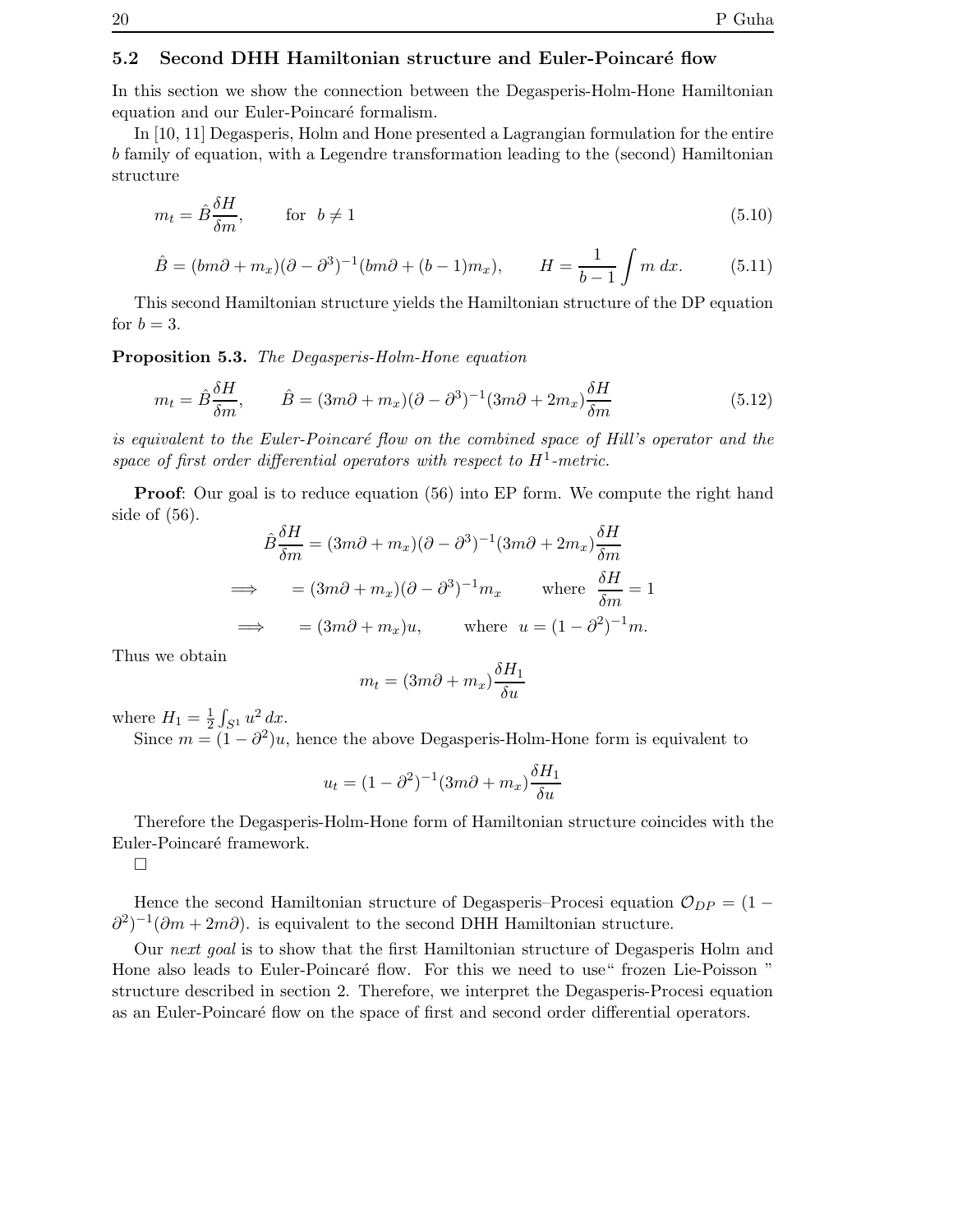### 5.3 Bihamiltonian feature of the Degasperis-Procesi equation

We carry out the coadjoint orbit calculation when the dual of the vector field is  $\frac{d^2}{dx^2} + u + \Lambda$ , for  $\Lambda \in \mathbb{R}$ . Since we are interested to compute the orbit for  $H^1$  norm, hence the Helmholtz operator action on  $u + \Lambda$  yields

$$
m = (1 - \partial^2)(u + \Lambda) \equiv u - u_{xx} + \Lambda.
$$

The action of  $Vect(S^1)$  on  $\bar{\Delta}_2 = \frac{d^2}{dx^2} + m(x)$  operators is defined by the action of Lie derivative

$$
[\mathcal{L}_{f(x)\frac{d}{dx}}, \Delta]_{H^1} := \left(\frac{1}{2}\partial^3 + \Lambda\partial + 2m\partial + m_x\right)f \qquad m = (u - u_{xx}).
$$
\n(5.13)

It is a coadjoint action of  $Vect(S^1)$  with respect to  $H^1$  norm, where the following "modified" Gelfands-Fuchs cocycle on  $Vect(S^1)$ 

$$
\omega_{mGF}(f(x)\frac{d}{dx}, g(x)\frac{d}{dx}) = \int_{S^1} (f'g'' + \Lambda f'g)dx\tag{5.14}
$$

is employed.

This cocycle is cohomologues to the Gelfand-Fuchs cocycle, hence, the corresponding central-extension is isomorphic to the Virasoro algebra. The additional term in (58) is a coboundary term. It is easy to check that the functional

$$
\int_{S^1} f'g \ dx = \frac{1}{2} \int_{S^1} (f'g - fg') dx
$$

depends on the commutator of  $f \frac{d}{dx}$  and  $g \frac{d}{dx}$ .

The pencil of Hamiltonian structures associated to  $Vect(S^1)$  on

$$
\bar{\Delta}^{\lambda,\mu} = \lambda \bar{\Delta}_2 + \mu \bar{\Delta}_1
$$

is given by

$$
\tilde{\mathcal{O}}_{\lambda,\mu}^{H^1} = (1 - \partial^2)^{-1} [\lambda (\frac{1}{2}k_1 \partial^3 + \Lambda \partial + \partial m + m \partial) + \mu (k_2 \partial^2 + \partial m)]. \tag{5.15}
$$

#### 5.3.1 First DHH Hamiltonian structure and Euler-Poincaré form

Let us assume  $k_1 = k_2 = 0$  and  $\lambda = 1$  and  $\mu = 0$ . Thus, by all practical purposes we are confining to Virasoro orbits.

Let us use the concept of "frozen Lie-Poisson bracket". We choose the Hamiltonian operator at  $u(x) = 0$ . We also assume that the only cocycle term is  $\int_S^1 f' g$ . Freezing at the point  $\mu_0 \equiv (u(x)dx^2, \Lambda) = (0, 1)$  yields a Poisson structure induced by a coboundary  $\partial \mu_0$ . Let us evaluate the operator  $\mathcal{O}_0$  defines a constant Poisson bracket  $\{f, g\}_0 = \langle \delta f, \mathcal{O}_0 \delta g \rangle$ . The differential 2-cocycle on Vir corresponding to the freezing point  $(0, 1)$  is reprsented by

$$
\mathcal{O}_0 = (1 - \partial^2)^{-1} \partial. \tag{5.16}
$$

This leads us to the first Hamiltonian operator of the Degasperis-Procesi equation.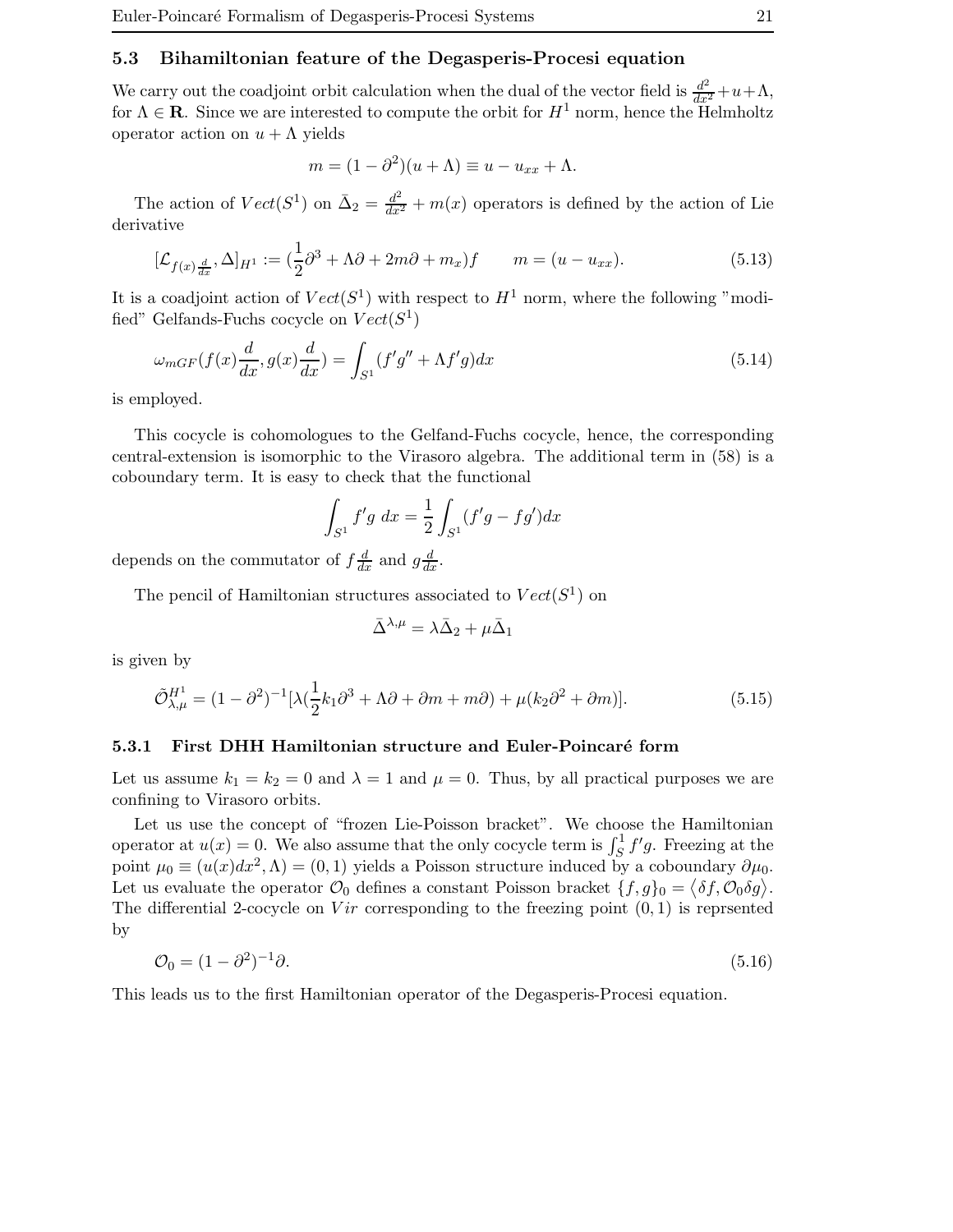Proposition 5.4. The Degasperis-Procesi equation with respect to first Hamiltonian structure of Degasperis-Holm-Hone exactly coincides with the Euler-Poincaré flow on the combined space of Hill's operator and first order differential operators with respect to Hamiltonian

$$
\frac{\delta H_2}{\delta u} = 2u^2 - u_x^2 - uu_{xx}.\tag{5.17}
$$

**Proof:** Let us start with Euler-Poincaré flow corresponding to the Hamiltonian operator (52)

$$
u_t = (1 - \partial^2)^{-1} \partial \frac{\delta H_2}{\delta u}
$$
  
\n
$$
\implies \qquad = (4 - \partial^2) \frac{\delta H_0}{\delta u}, \qquad \text{where} \qquad H_0 = \frac{1}{6} \int_{S^1} u^3 dx.
$$

Thus we obtain

$$
u_t = (1 - \partial^2)^{-1} \partial (4 - \partial^2) \frac{\delta H_0}{\delta u}.
$$
  

$$
\implies \qquad m_t = \partial (4 - \partial^2) \frac{\delta H_0}{\delta u}.
$$

Once again the chain rule formula for variational derivatives

$$
\frac{\delta H_0}{\delta u} = (1 - \partial^2) \frac{\delta H_0}{\delta m}
$$

yields

$$
m_t = \partial (4 - \partial^2)(1 - \partial^2)\frac{\delta H_0}{\delta m}.
$$

Hence we obtain the first Hamiltonian structure  $B_0$  of Degasperis, Holm and Hone from the Euler-Poincaré flow with respect to frozen Lie Poisson structure.

 $\Box$ 

Thus we establish our claim that the Degasperis, Holm and Hone Hamiltonian structures can be obtained from the Euler-Poincaré flows.

### 5.4 The Holm-Staley Equation

Let us study Euler-Poincaré formalism of the Holm-Staley equation

$$
m_t + \kappa m_{xx} + m_x u + 3m_x u = 0.
$$

There is a dispersive term added to the Degasperis-Procesi equation. In this Section we show that Euler-Poincaré framework of the Holm-Staley equation can be done via pencil of Hamiltonian flows.

Let us recall the Hamiltonian operator associated to the action  $Vect(S^1)$  on the pencil of operators  $\lambda \Delta_2 + \mu \Delta_1$ , given as

$$
\mathcal{O}_{\lambda,\mu}^{H^1} = (1 - \partial^2)^{-1} [\lambda (\frac{1}{2}k_1 \partial^3 + \partial m + m\partial) + \mu (k_2 \partial^2 + \partial m)].
$$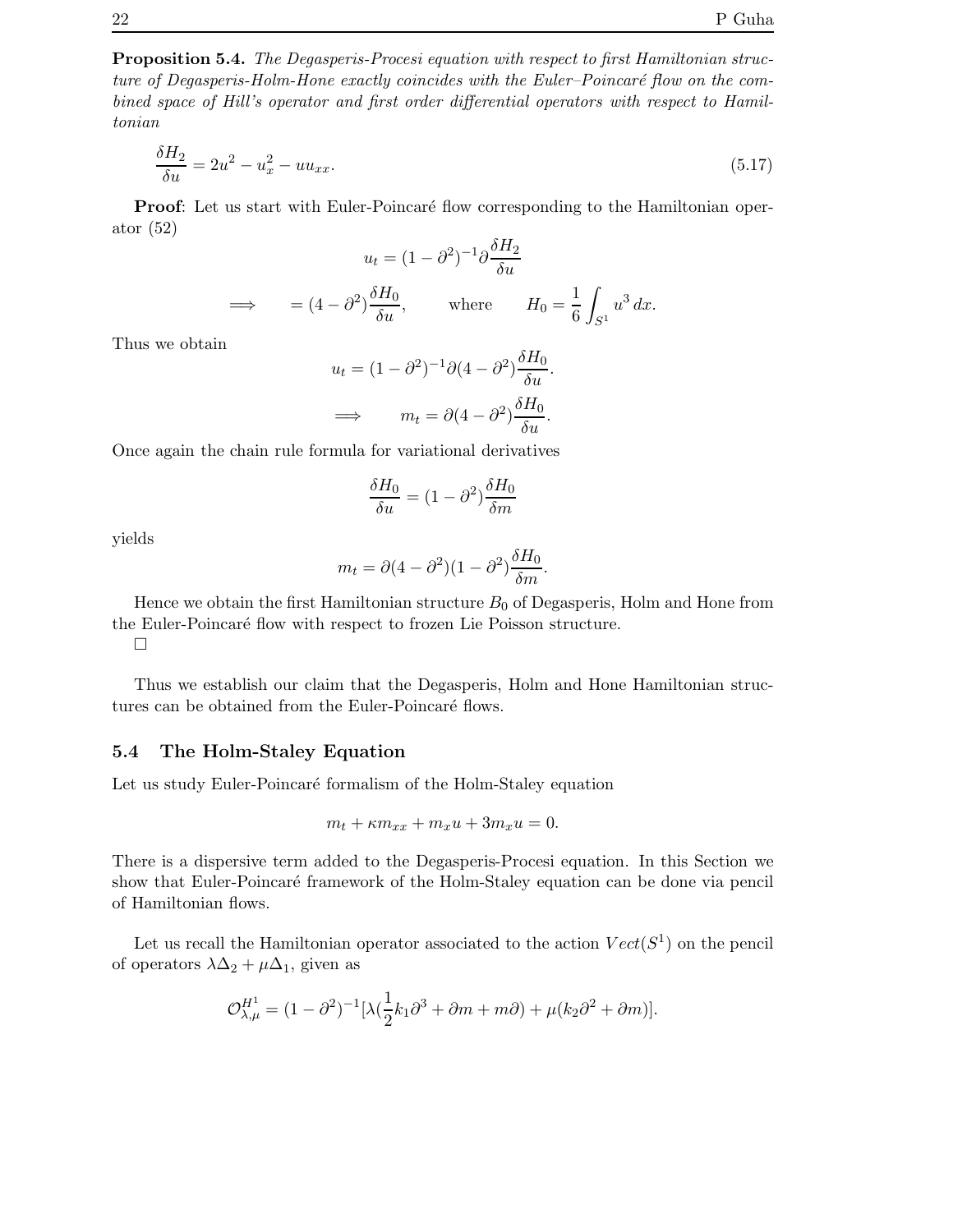At first we set  $\lambda = 0$  and  $\mu = 1$ . Thus, we only consider the action of  $Vect(S^1)$  on the space of first order differential operators  $\Delta_1$ . In particular, this reduction allows us to consider only the Hamiltonian structure associated to  $Vect(S^1)$  action on  $\Delta_1$ .

Let us consider frozen Hamiltonian structure on the space of  $\Delta_1$ , i.e.  $u = 0$  and  $k_2 = 1$ , this yields

$$
\mathcal{O}_{frozen} = (1 - \partial^2)^{-1} \partial^2. \tag{5.18}
$$

**Proposition 5.5.** The following Euler-Poincaré flow generated by the action of  $Vect(S^1)$ on the combined space of differential operators  $\Delta_2$  and  $\Delta_1$ 

$$
u_t = -\mathcal{O}_{DP}\frac{\delta H}{\delta u} - \mathcal{O}_{frozen}\frac{\delta \tilde{H}}{\delta u},\tag{5.19}
$$

where  $H=\frac{1}{2}$  $\frac{1}{2} \int_{S^1} u^2 dx$  and

$$
\tilde{H} = \int_{S^1} (u^2 + u_x^2) \, dx,\tag{5.20}
$$

yields the Holm–Staley equation.

The second Hamiltonian  $\tilde{H}$  takes values on  $H^1$  norm of u. Thus, we can think the Holm-Staley equation as a deformation of the Degasperis-Procesi system.

# 6 Two component Degasperis-Procesi equation

Let us focus on two component Degasperis-Procesi equation. This should be the immediate generalization of the two component Camassa–Holm equation, defined as

$$
u_t = um_x + 2mu_x + vv_x,
$$
  
\n
$$
v_t = (uv)_x.
$$
\n(6.1)

The two component Degasperis-Procesi equation can be viewed as the second member of the two component b–field equation.

Consider the following matrix linear differential operators on  $C^{\infty}(S^1) \oplus C^{\infty}(S^1)$  [35]:

$$
\Delta = \begin{pmatrix} \frac{c_1 d^2}{dx^2} + u(x) & c_2 \frac{d}{dx} + v(x) \\ c_3 \frac{d}{dx} + v(x) & c_4 \end{pmatrix}
$$

where  $c_i \in \mathbf{R}$ ,  $u(x) = u(x + 2\pi)$  and  $v(x) = v(x + 2\pi)$ .

We consider  $\Delta$  as an  $Vect(S^1)$  modules, defined as

$$
\Delta : \mathcal{F}_{-\frac{1}{2}} \oplus \mathcal{F}_{\frac{1}{2}} \longrightarrow \mathcal{F}_{\frac{3}{2}} \oplus \mathcal{F}_{\frac{1}{2}}.
$$
\n
$$
(6.2)
$$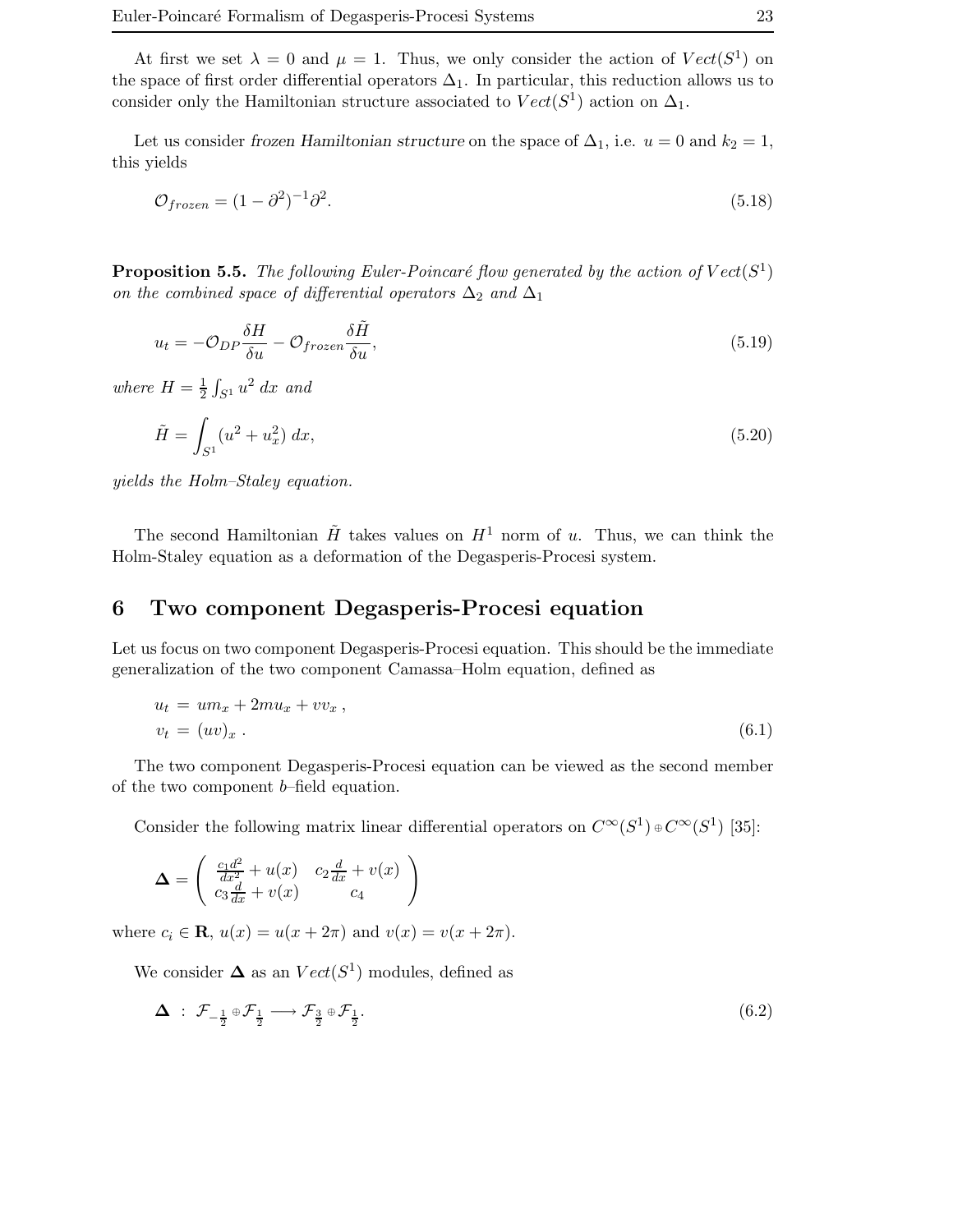We will study the Euler–Poincaré flows on space of operators  $(66)$ . Let us first consider the action of  $Vect(S^1)$  on the  $\Delta$ –operators which is defined as

$$
T_{(f(x)\frac{d}{dx}}^{\lambda} \left( m \atop n \right) = \left( L_{f(x)\frac{d}{dx}}^{\lambda} m \atop L_{f(x)\frac{d}{dx}}^{\lambda-1} n \right)
$$
(6.3)

where  $m(x), n(x) \in C^{\infty}(S^1)$ .

**Definition 6.1.** The  $Vect(S^1)$  action on the space of  $\Delta$  operators is given by

$$
[T_{f(x)\frac{d}{dx}}, \Delta] = T_{f(x)\frac{d}{dx}}^{\frac{1}{2}} \circ \Delta - \Delta \circ T_{(f(x)\frac{d}{dx}, a(x))}^{-\frac{1}{2}}.
$$
\n
$$
(6.4)
$$

The (generalized) Lie derivative  $T_{\alpha}^{\lambda}$  $\int_{(f(x)\frac{d}{dx}}^{\infty}$  satisfies

$$
[T_{f(x)\frac{d}{dx}}^{\lambda}, T_{f(x)\frac{d}{dx}}^{\lambda}] = T_{((fg'-f'g)\frac{d}{dx}}^{\lambda}.
$$
\n(6.5)

Let us compute the action of Lie derivative on the space of  $\Delta$ .

### Lemma 6.2.

$$
[T_{f(x)\frac{d}{dx}}, \Delta] = \begin{pmatrix} fu' + 2f'u + c_1f''' & fv' + f'v + c_2f'' \\ fv' + f'v + c_3f'' & 0 \end{pmatrix}.
$$
 (6.6)

Proof: Our proof follows from the direct computation.  $\Box$ 

Our aim is to derive 2–component Degasperis–Procesi equation, and this is related to Euler–Poincaré flows on space of differential operators with respect to  $H^1$  metric.

Remark It must be worth to note that the two component Camassa–Holm equation is an Euler–Poincaré flow on the dual semi–direct product algebra  $Vect(S^1) \ltimes C^{\infty}(S^1)$  with respect to  $H^1$  metric

$$
\langle \hat{f}, \hat{g} \rangle_{H^1} = \int_{S^1} f(x)g(x) + a(x)b(x) + \partial_x f(x)\partial_x g(x) dx \tag{6.7}
$$

where

$$
\widehat{f} = \left(f\frac{d}{dx}, a\right), \qquad \widehat{g} = \left(g\frac{d}{dx}, b\right).
$$

**Corollary 6.3.** The Vect(S<sup>1</sup>)-action restricted to hyperplanes  $c_1 = c_2 = c_3 = 0$  yields

$$
[T_{f(x)\frac{d}{dx}}, \Delta] = \begin{pmatrix} fu' + 2f'u & fv' + f'v \\ fv' + f'v & 0 \end{pmatrix}.
$$
 (6.8)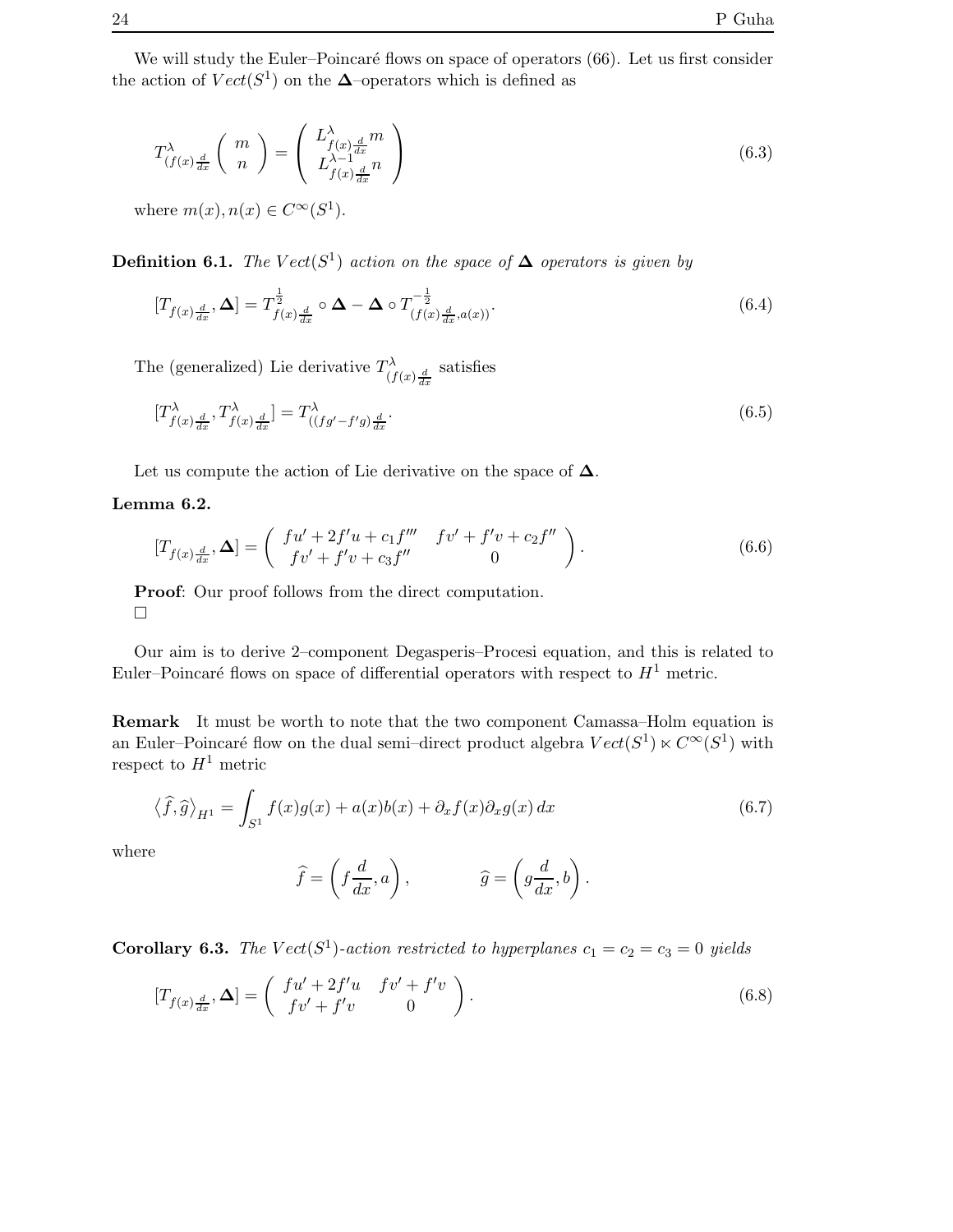It is clear that this action is obtained respect to  $L^2$  metric. Let us now consider the action of  $Vect(S^1)$  with respect to  $H^1$ -metric.

**Definition 6.4.** The Vect(S<sup>1</sup>) action on the space of  $\Delta$  operators with respect to H<sup>1</sup>metric is given by

$$
[T_{f(x)\frac{d}{dx}}, \Delta]_{H^1} = T^{\frac{1}{2}}_{f(x)\frac{d}{dx}} \circ \tilde{\Delta} - \tilde{\Delta} \circ T^{-\frac{1}{2}}_{(f(x)\frac{d}{dx}, a(x))},
$$
(6.9)

where

$$
\tilde{\mathbf{\Delta}} = \begin{pmatrix} \frac{c_1 d^2}{dx^2} + m(x) & c_2 \frac{d}{dx} + v(x) \\ c_3 \frac{d}{dx} + v(x) & c_4 \end{pmatrix} \qquad m = u - \alpha^2 u_{xx}.
$$

**Lemma 6.5.** The  $Vect(S^1)$ -action with respect to  $H^1$  metric on the space of matrix Sturm–Liouville operators restricted to hyperplanes  $c_1 = c_2 = c_3 = c_4 = 0$  yields

$$
[T_{f(x)\frac{d}{dx}}, \Delta]_{H^1} = \begin{pmatrix} fm' + 2f'm & fv' + f'v \\ fv' + f'v & 0 \end{pmatrix}.
$$
 (6.10)

Proof: It is obvious from equation (73).

 $\Box$ 

Still we do not touch the  $[T_{f(x),\frac{d}{dx}},\Delta]_{H^1}$  factor. Let us now *compute the left hand side* of Eqn. (74). We assign  $[T_{f(x)\frac{d}{dx}}, \Delta]$  to be a coadjoint action with respect to  $H^1$  metric, and given by

$$
\langle [T_{f(x)\frac{d}{dx}}, \Delta]_{H^1} \begin{pmatrix} u \\ v \end{pmatrix}, (g \ b) \rangle = \int_{S^1} \left[ \left( [T_{f(x)\frac{d}{dx}}, \Delta] \hat{u} \right) g + \left( [T_{f(x)\frac{d}{dx}}, \Delta] \hat{u} \right)' g' + \left( [T_{f(x)\frac{d}{dx}}, \Delta] \hat{u} \right) b \right] dx
$$
  

$$
= \int_{S^1} \left[ \left[ (1 - \partial^2) \left( [T_{f(x)\frac{d}{dx}}, \Delta] \hat{u} \right) g \right] + \left( [T_{f(x)\frac{d}{dx}}, \Delta] \hat{u} \right) b \right] dx
$$
  

$$
= \left\langle \left( (1 - \partial^2) \left( [T_{f(x)\frac{d}{dx}}, \Delta] \hat{u} \right), \left( [T_{f(x)\frac{d}{dx}}, \Delta] \right) \hat{u} \right), (g \ b) \right\rangle
$$

where

$$
\left(\begin{array}{c} u \\ v \end{array}\right) = \hat{u}.
$$

Thus by equating the the right and left hand sides, we obtain the desired formula.  $\Box$ 

**Lemma 6.6.** The coadjoint action with respect to  $H^1$  inner product is given by

$$
[T_{f(x)\frac{d}{dx}}, \Delta] = \begin{pmatrix} (1-\partial^2)^{-1}(fm' + 2f'm) & (1-\partial^2)^{-1}(fv' + f'v) \\ fv' + f'v & 0 \end{pmatrix},
$$
(6.11)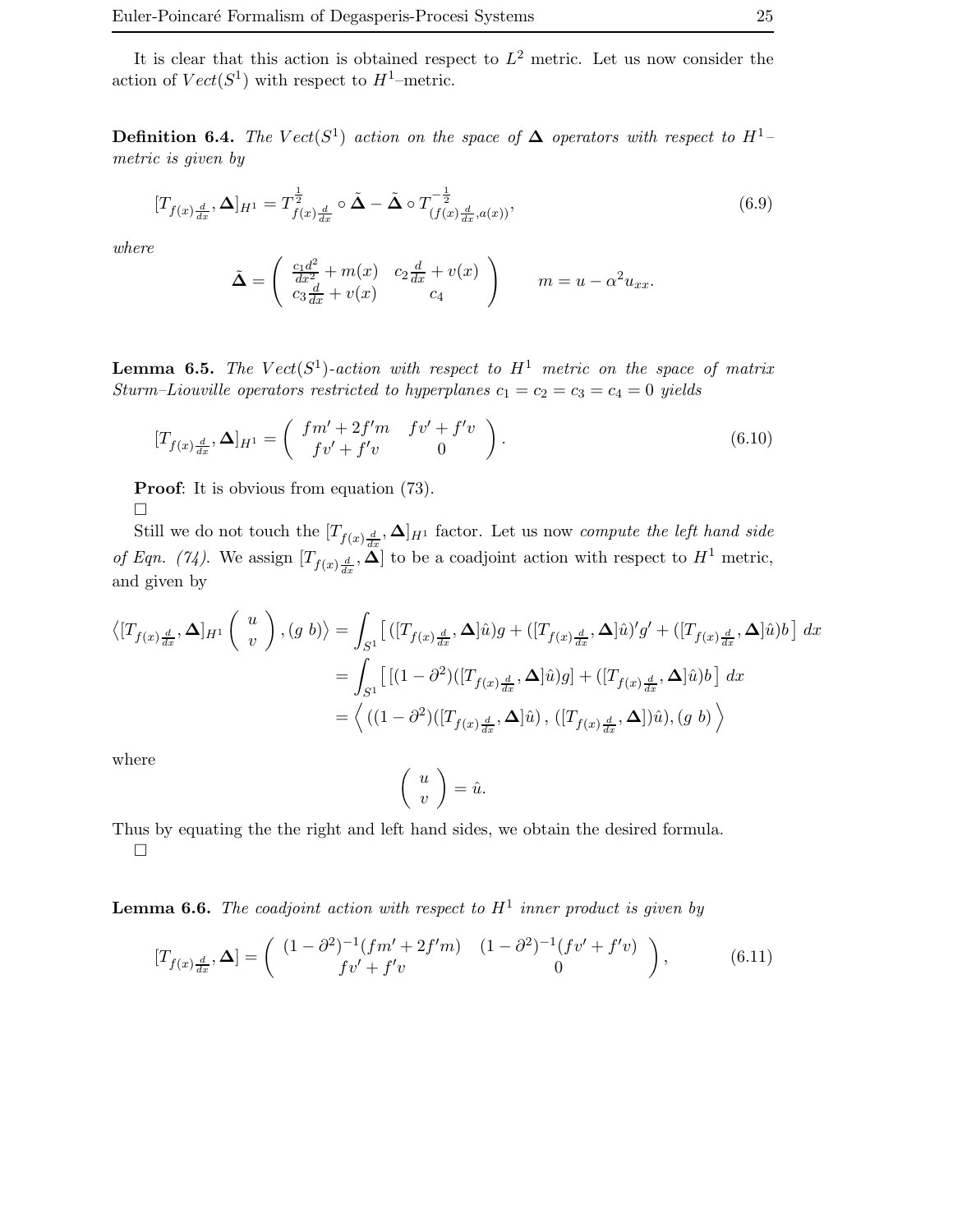**Proposition 6.7.** The Hamiltonian operator corresponding to the  $Vect(S^1)$ -action with respect to  $H^1$  metric on the space of Sturm–Liouville operators is given by

$$
\mathcal{O}_1 = \begin{pmatrix} (1 - \partial^2)^{-1} (\partial m + m\partial) & (1 - \partial^2)^{-1} \partial v \\ \partial v & 0 \end{pmatrix}
$$
(6.12)

We conclude that

**Theorem 6.8.** The Euler–Poincare flows on the space of operators  $\Delta$  in the H<sup>1</sup> metric satisfies the 2–component Camassa–Holm equation

$$
m_t = um_x + 2u_x m + v v_x ,
$$
  
\n
$$
v_t = (uv)_x ,
$$
\n(6.13)

for  $H=\frac{1}{2}$  $\frac{1}{2} \int_{S^1} (u^2 + v^2) \, dx.$ 

### 6.1 2–component Degasperis–Procesi equation

Our goal is to give an Euler–Poincaré framework to the 2–component Degasperis–Procesi equation. We have already seen that ordinary Degasperis–Procesi equation is a combination of Camassa–Holm flow and Whitham–Burgers flow. Our target is to find a two component analogue of the Whitham–Burgers equation.

Let us consider another following matrix linear differential operators on  $C^{\infty}(S^1) \bigoplus C^{\infty}(S^1)$ :

$$
\Delta_1 = \begin{pmatrix} c_1 \frac{d}{dx} + u(x) & c_2 \\ c_3 \frac{d}{dx} + v(x) & c_4 \end{pmatrix}
$$
 (6.14)

where  $c_i \in \mathbf{R}$ ,  $u(x) = u(x + 2\pi)$  and  $v(x) = v(x + 2\pi)$ .

We consider  $\Delta_1$  as an  $Vect(S^1)$  modules, defined as

$$
\Delta_1 : \mathcal{F}_{-\frac{1}{2}} \oplus \mathcal{F}_{\frac{1}{2}} \longrightarrow \mathcal{F}_{\frac{1}{2}} \oplus \mathcal{F}_{\frac{1}{2}}.
$$
\n
$$
(6.15)
$$

We will show that there also exists a reacher structure on the space of operators  $\Delta_1$ . Let us define an action of  $Vect(S^1)$ .

**Lemma 6.9.** The  $Vect(S^1)$ -action with respect to  $L^2$  metric on the space of  $\Delta_1$  operators

$$
[T_{f(x)\frac{d}{dx},a(x)},\Delta_1] = \begin{pmatrix} fu' + f'u + c_1f''' + va' & 0\\ fv' + f'v + c_3f'' + \frac{1}{2}c_4a' & 0 \end{pmatrix}.
$$
 (6.16)

Proof: By direct calculation.  $\Box$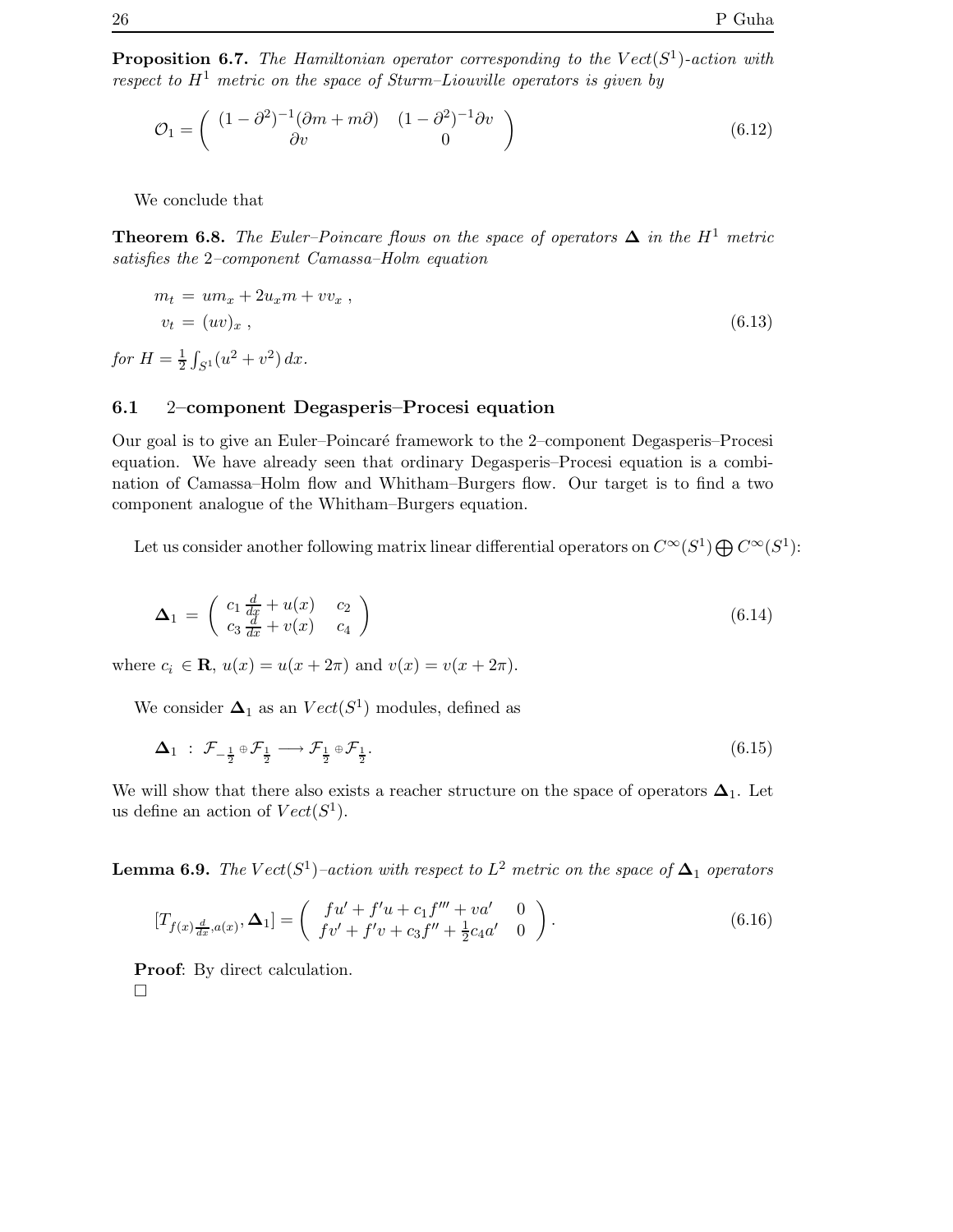**Corollary 6.10.** The  $Vect(S^1)$ -action on the space of  $\Delta_1$  operators restricted to hyperplanes  $c_1 = c_3 = 0$  yields

$$
[T_{f(x)\frac{d}{dx}}, \Delta_1] = \begin{pmatrix} fu' + f'u & 0\\ fv' + f'v & 0 \end{pmatrix}.
$$
 (6.17)

Now we will define an action of  $Vect(S^1)$  with respect to  $H^1$  metric. We follow the same procedure. We conclude then

**Lemma 6.11.** The  $Vect(S^1)$ -action with respect to  $H^1$  metric on the space of first order matrix differential operators (78) restricted to hyperplanes for  $c_1 = c_3 = c_4 = 0$  yields

$$
[T_{f(x)\frac{d}{dx}}, \Delta_1]_{H^1} = \begin{pmatrix} fm' + f'm & 0\\ fv' + f'v & 0 \end{pmatrix} \qquad m = u - u_{xx}.
$$
 (6.18)

Once again after computing the L.H.S. of Eqn. (82) in the previous method we obtain the Hamiltonian operator.

**Lemma 6.12.** The Hamiltonian operator corresponding to the  $Vect(S^1)$ -action with respect to  $H^1$  metric on the space of operators (78) is given by

$$
\mathcal{O}_2 = \left( \begin{array}{cc} (1 - \partial^2)^{-1} \partial m & 0 \\ \partial v & 0 \end{array} \right) \tag{6.19}
$$

Proof: We follow the previous method.  $\Box$ 

**Proposition 6.13.** The Euler–Poincare flows on the space of operators  $\Delta_1$  in the H<sup>1</sup> metric satisfies

$$
m_t = um_x + u_x m,
$$
  
\n
$$
v_t = (uv)_x,
$$
  
\nfor  $H = \frac{1}{2} \int_{S^1} (u^2 + v^2) dx.$ \n
$$
(6.20)
$$

Let us define a pencil of Hamiltonian opertors

$$
\mathcal{O}_3 = \lambda \begin{pmatrix} (1 - \partial^2)^{-1} (\partial m + m\partial) & (1 - \partial^2)^{-1} \partial v \\ \partial v & 0 \end{pmatrix} + \mu \begin{pmatrix} (1 - \partial^2)^{-1} (\partial m + m\partial) & 0 \\ \partial v & 0 \end{pmatrix}.
$$
\n(6.21)

If we assume  $\lambda = 2$  and  $\mu = -1$ , we obtain the Hamiltonian operator for two component Degasperis–Procesi equation

$$
\mathcal{O}_{2DP} = \begin{pmatrix} (1 - \partial^2)^{-1} (\partial m + 2m\partial) & 2(1 - \partial^2)^{-1} \partial v \\ \partial v & 0 \end{pmatrix}.
$$
 (6.22)

Hence we conclude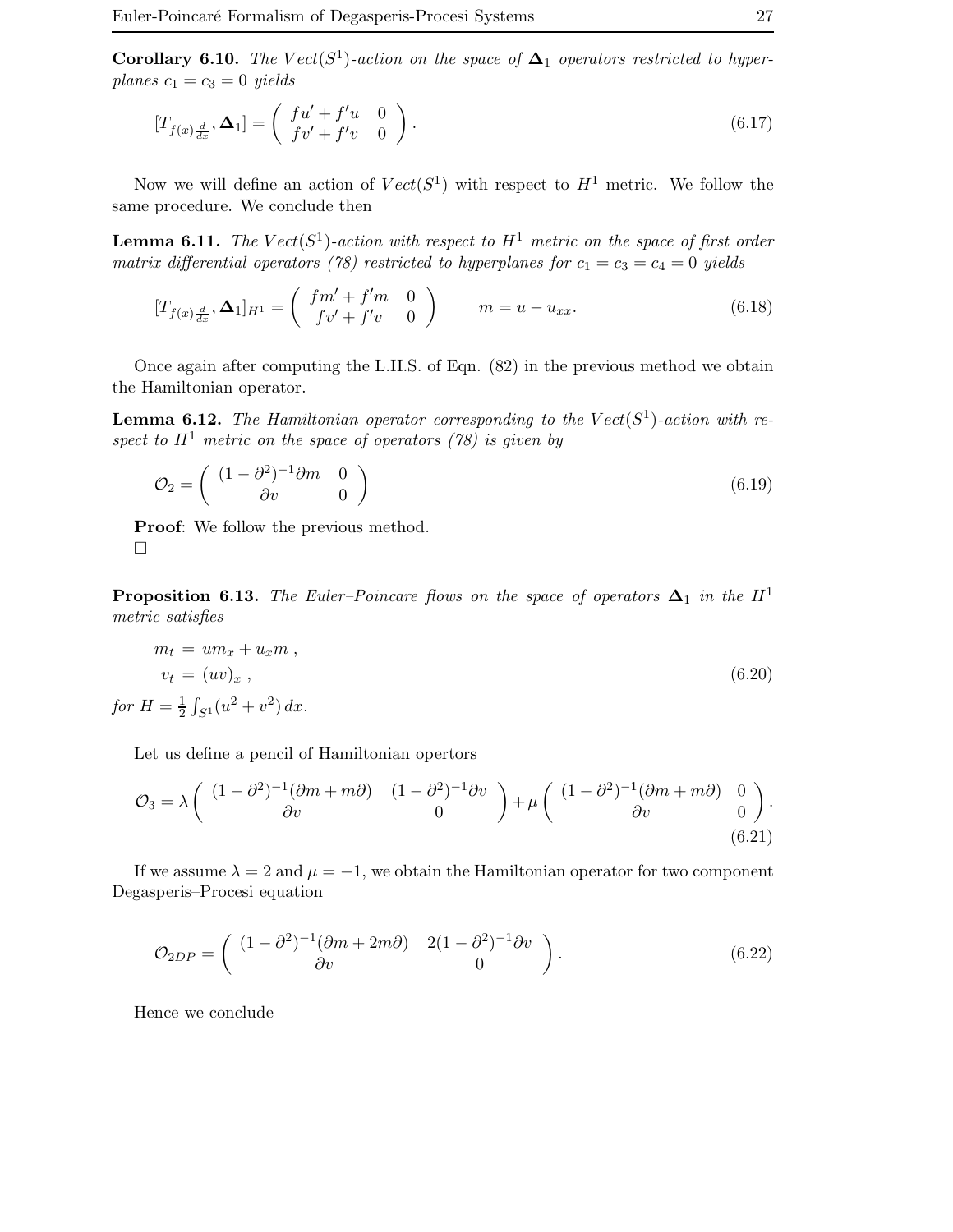Theorem 6.14. The Euler–Poincare flows on the combined space of operators  $\Delta$  and  $\Delta_1$ in the  $H^1$  metric satisfies

$$
m_t = um_x + 3u_x m + 4vv_x ,
$$
  
\n
$$
v_t = (uv)_x ,
$$
  
\nfor  $H = \frac{1}{2} \int_{S^1} (u^2 + v^2) dx.$  (6.23)

Corollary 6.15. Let us assume  $\lambda = b$  and  $\mu = 1 - b$ . Then the Hamiltonian operator of the b–field equation is defined by

$$
\mathcal{O}_b = \lambda \mathcal{O}_1 + \mu \mathcal{O}_2,
$$

where  $\mathcal{O}_1$  and  $\mathcal{O}_2$  are Hamiltonian operators of the Camassa–Holm and Whitham–Burgers equation respectively. The Euler–Poincare flows on the combined space of operators  $\Delta$  and  $\Delta_1$  yields the 2–component b–field equation

$$
m_t = um_x + bu_x m + 2bvv_x ,
$$
  
\n
$$
v_t = (uv)_x ,
$$
  
\nfor  $H = \frac{1}{2} \int_{S^1} (u^2 + v^2) dx.$  (6.24)

### 6.2 Second type of 2–component Degasperis–Procesi equation

We can derive second type of two component Degasperis–Procesi equation if we consider following matrix linear differential operators on  $C^{\infty}(S^1) \bigoplus C^{\infty}(S^1)$ :

$$
\Delta_2 = \begin{pmatrix} c_1 \frac{d}{dx} + u(x) & c_3 \frac{d}{dx} + v(x) \\ c_2 & c_4 \end{pmatrix}.
$$
 (6.25)

Once again we consider  $\Delta_2$  as an operator on  $Vect(S^1)$ -modules:

$$
\Delta_2 : \mathcal{F}_{-\frac{1}{2}} \oplus \mathcal{F}_{-\frac{1}{2}} \longrightarrow \mathcal{F}_{\frac{1}{2}} \oplus \mathcal{F}_{-\frac{1}{2}}.
$$
\n
$$
(6.26)
$$

When we carry out the same calculation for the above operator, we obtain the Hamiltonian operator corresponding to the  $Vect(S^1)$ -action with respect to  $H^1$  metric on the space of operators (89) is given by

$$
\mathcal{O}_4 = \left(\begin{array}{cc} (1 - \partial^2)^{-1} \partial m & (1 - \partial^2)^{-1} \partial v \\ 0 & 0 \end{array}\right) \tag{6.27}
$$

Therefore from the pencil of Hamiltonian opertors

 $\mathcal{O}_5 = \lambda \mathcal{O}_1 + \mu \mathcal{O}_4$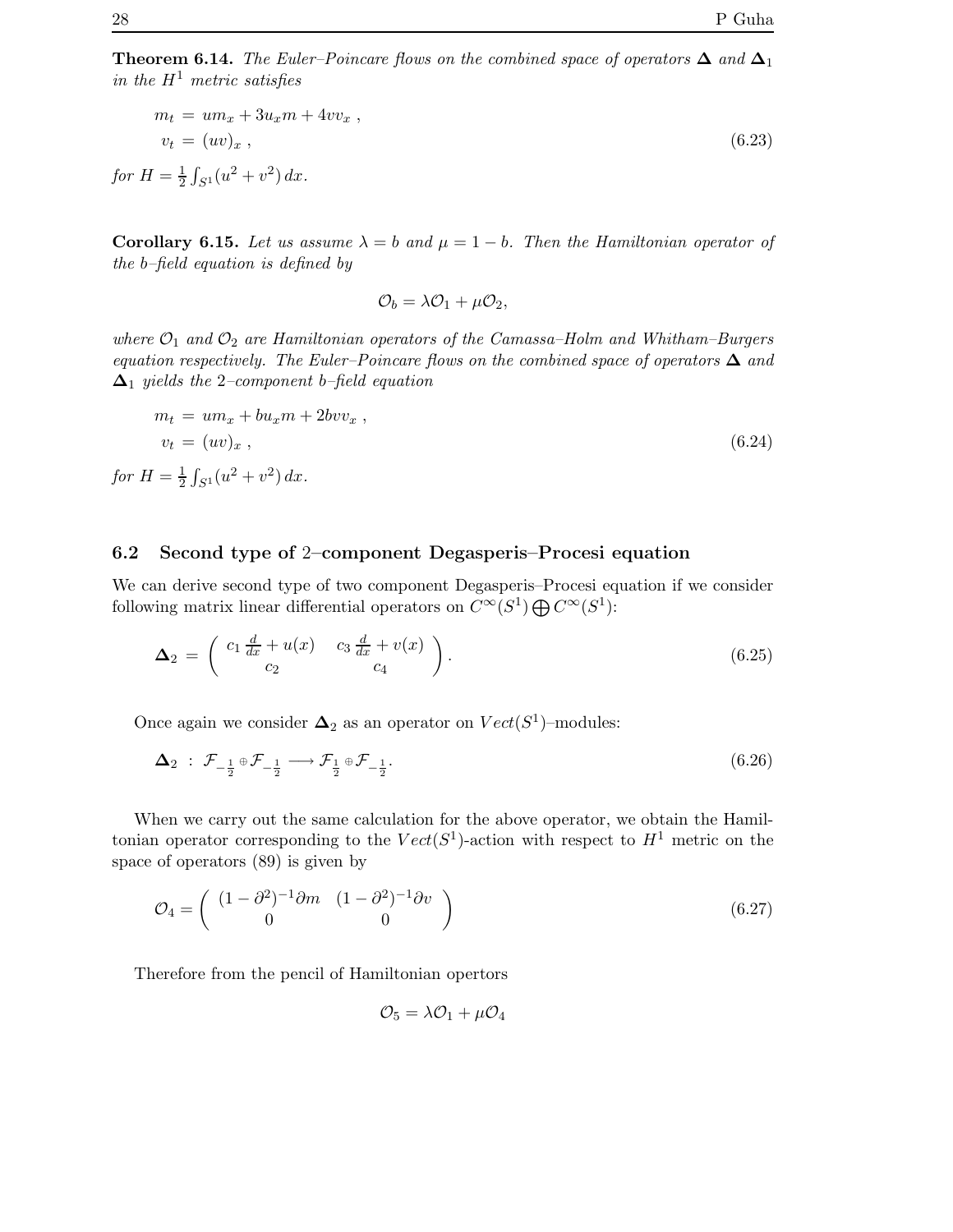for  $\lambda = 2$  and  $\mu = -1$  we obtain Hamiltonian operator for another type of two component Degasperis–Procesi equation

$$
\mathcal{O}_{2DP'} = \begin{pmatrix} (1 - \partial^2)^{-1} (\partial m + 2m\partial) & (1 - \partial^2)^{-1} \partial v \\ 2\partial v & 0 \end{pmatrix},
$$
\n(6.28)

and this yields

$$
m_t = um_x + 3u_x m + 2vv_x ,
$$
  
\n
$$
v_t = 2(uv)_x ,
$$
  
\nfor  $H = \frac{1}{2} \int_{S^1} (u^2 + v^2) dx.$  (6.29)

Corollary 6.16. The second form of b–field equation from the Hamiltonian operator

$$
\mathcal{O}_{2b'}=b\mathcal{O}_1+(1-b)\mathcal{O}_4
$$

is given by

$$
m_t = um_x + (b+1)u_x m + 2vv_x ,\n v_t = b(uv)_x ,
$$
\n(6.30)

### 6.3 Construction of 2-component Holm–Staley Equation

In this Section we consider a generalized 2-component Degasperis–Procesi equation, known as the Holm–Staley equation. This is the b-family of 1D shallow water equations, to which Holm and Staley [23, 24] added viscous dissipation in their theoretical and numerical investigations of its solution behavior. It is defined as

$$
m_t = \nu m_{xx} + u m_x + (b+1)u_x m + 2vv_x ,
$$
  
\n
$$
v_t = b(uv)_x ,
$$
\n(6.31)

Let us recall the Hamiltonian operator associated to the action of  $Vect(S^1)$  on the pencil of operators  $\lambda \Delta + \mu \Delta_1$ . At first we set  $\lambda = 1$  and  $\mu = 0$ . Thus we consider the action of  $Vect(S^1)$  on the space of second order matrix differential operators  $\Delta_2$  at some fixed point. Let us compute the Lie-Poisson structure corresponding the freezing point at  $\mu_0 \equiv (u, v, c_1, c_2, c_3) = (0, 0, 0, 1, 0)$ . Again we follow the same pattern of calculation and construct the frozen Poisson structure

$$
\{f,g\} = \langle \delta f, \mathcal{O}_6 \delta g \rangle
$$

from the operator  $\mathcal{O}_6$ . The operator  $\mathcal{O}_6$  defining the constant Poisson structure corresponding to the freezing point  $\mu_0$  is given by

$$
\mathcal{O}_6 = \left(\begin{array}{cc} 0 & (1 - \partial^2)^{-1} \partial^2 \\ 0 & 0 \end{array}\right). \tag{6.32}
$$

Thus we obtain the frozen Hamiltonian structure.

The following Euler–Poincaré flow on the combined space of first and second order differential operators

$$
u_t = \mathcal{O}_{2b'} \nabla H(u, v) + \mathcal{O}_6 \nabla \tilde{H}(u),\tag{6.33}
$$

where  $H(u, v) = \frac{1}{2} \int_{S^1} (u^2 + v^2) dx$  and  $\tilde{H}(u) = \frac{1}{2} \int_{S^1} (u^2 + u_x^2) dx$ , yields the two component Holm–Staley equation.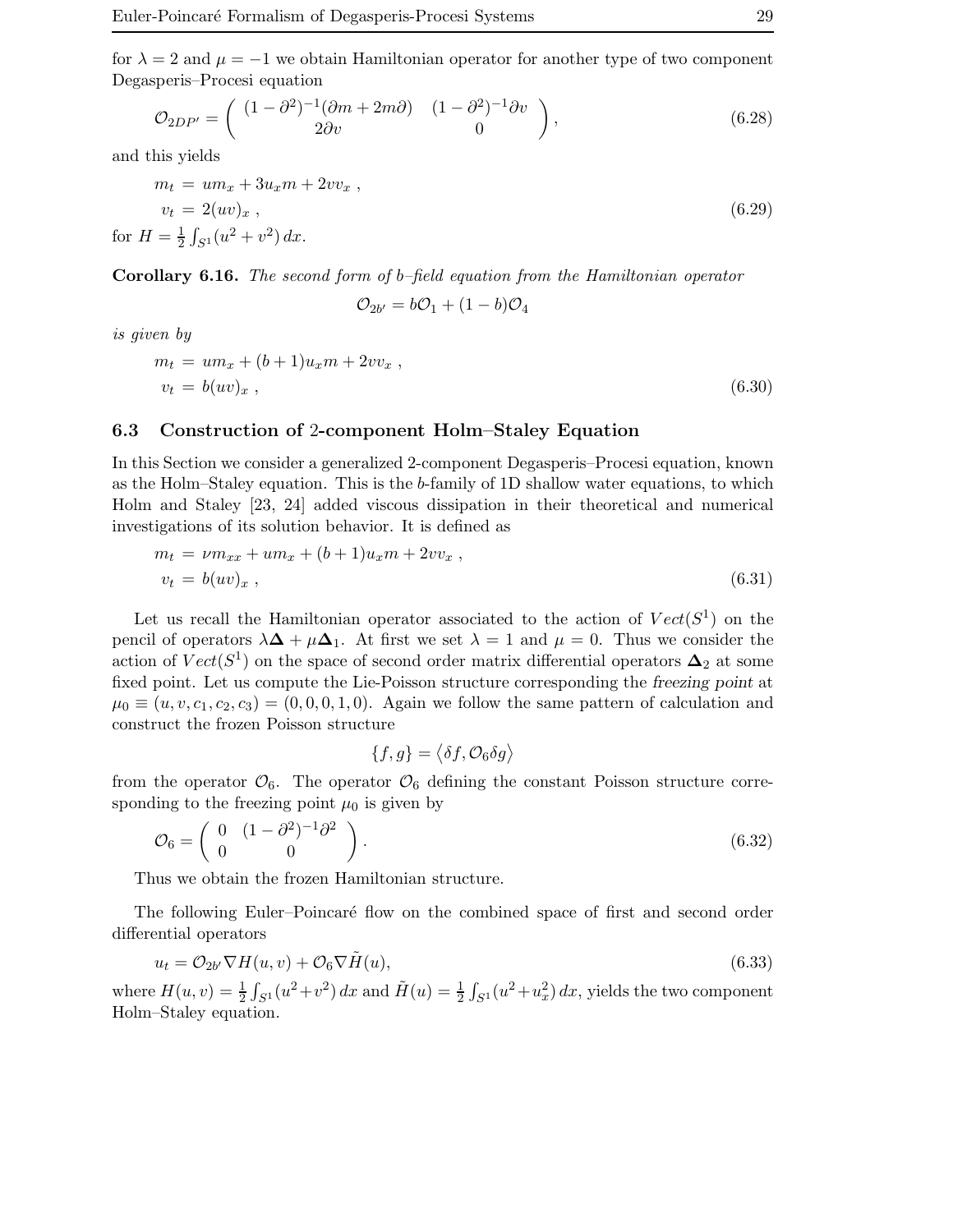In this paper we have given the Euler-Poincaré formalism of the Degasperis-Procesi equation. We show that this is a superposition of two flows, on the space of Hill's operatora and the first order differential operators. Thus the Poisson operators of the Degasperis-Procesi flow is the pencil of two operators. We have also considered the newly formulated Holm-Staley equation. We have also proposed the Euler-Poincaré formalism for the Holm-Staley equation.

All these systems we have considered in this paper belong to a one-parameter family of non-evolutionary partial differential equations which include the Camassa-Holm equation and a new Degasperis-Procesi equation. There are plenty of open problems related to such system. One of the straight forward problem is to study the supersymmetric version of two component analogue of such one-parameter family of systems. It will be really exciting to construct the Hamiltonian structure of the super analogues of such one parameter family of partial differential equations. One can even try the multicomponent extension of such b–field equation.

It has been noticed that the algebraic structure of the b-field equation is quite different from the Camassa–Holm equation. It would be really nice to unveil the structures of these equations. In particular very little is known for  $b > 2$  equations.

# References

- $[1]$  A. Bloch, P.S. Krishnaprasad, J.E. Marsden and T.S. Ratiu, *Euler-Poincaré equations* and double bracket dissipation Comm. Math. Phys.  $175$  (1996), no. 1, 1–42.
- [2] R.W. Brockett, Differential geometry and the design of gradient algorithms, Proc. Symp. Pure Math. AMS 54 (1) (1993) 69-92.
- [3] R. Camassa and D.D. Holm, A completely integrable dispersive shallow water equation with peaked solutions, Phys. Rev. Lett. **71**, 1661-1664, 1993.
- [4] R. Camassa, D.D. Holm and J.M. Hyman, A New Integrable Shallow Water Equation, Advances in Applied Mechanics 31 (1994), 1-33.
- [5] M. Chen, S-Q Liu and Y. Zhang, A 2-component generalization of the Camassa–Holm equation and its solutions, preprint, nlin.SI/0501028.
- [6] A. Constantin and B. Kolev, Lie groups and mechanics: an introduction, J. Nonlinear Sci. 16 (2006), no. 2, 109–122.
- [7] A. Constantin, B. Kolev and J. Lenells, Integrability of invariant metrics on the Virasoro group, Phys. Lett. A 350 (2006), no. 1-2, 75–80.
- [8] A. Constantin and W. Strauss, Exact steady periodic water waves with vorticity, Comm. Pure Appl. Math. 57 (2004), no. 4, 481–527.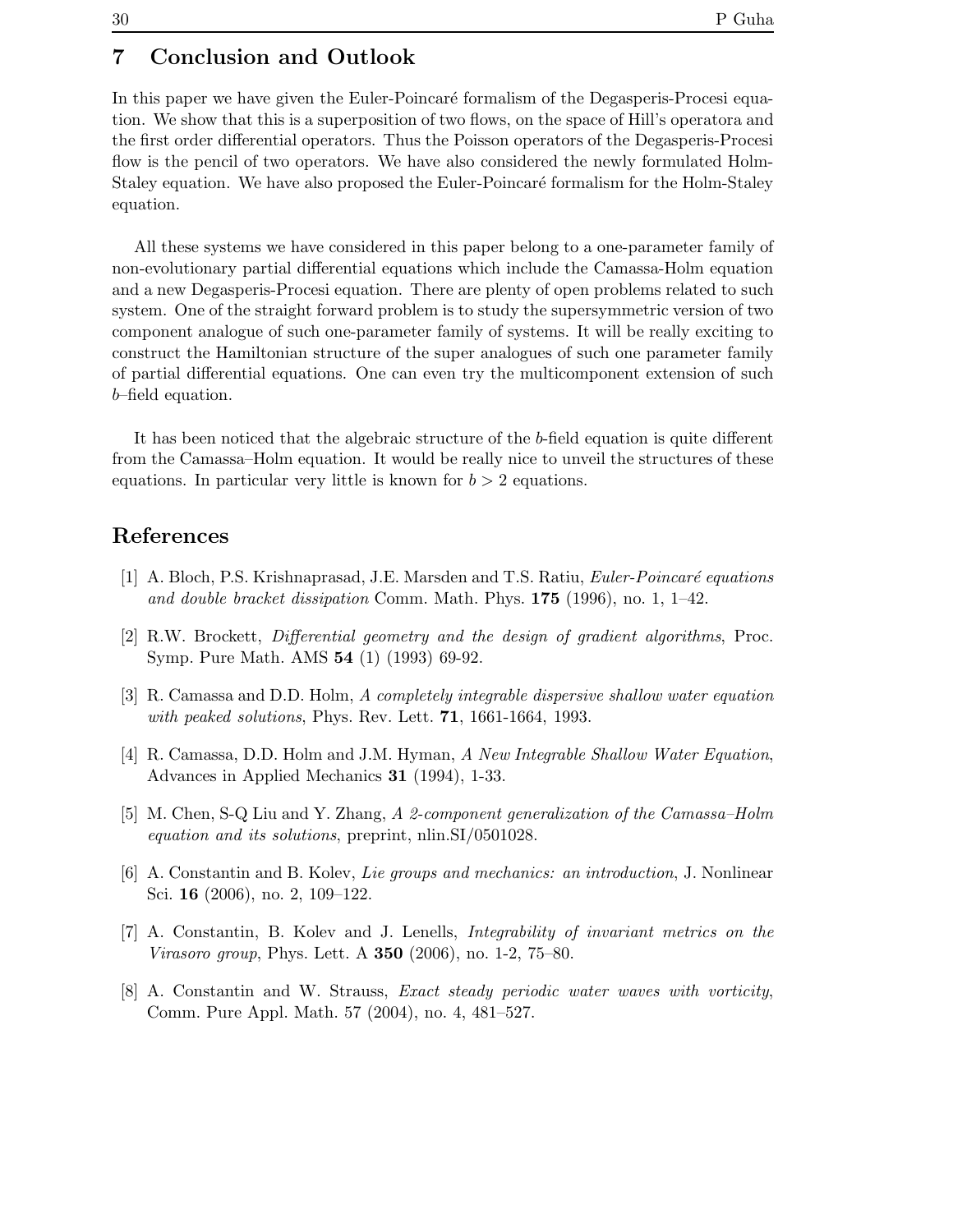- [9] A. Degasperis and M. Procesi, Asymptotic integrability. Symmetry and perturbation theory, (Rome, 1998), 23–37, World Sci. Publishing, River Edge, NJ, 1999.
- [10] A. Degasperis, D.D. Holm, A.N.W. Hone, A New Integrable Equation with Peakon Solutions, NEEDS 2001 Proceedings, Theoret. and Math. Phys. 133 (2002) 170-183.
- [11] A. Degasperis, D.D. Holm, A.N.W. Hone, Integrable and non-integrable equations with peakons, Nonlinear physics: theory and experiment, II (Gallipoli, 2002), 37–43, World Sci. Publishing, River Edge, NJ, 2003
- [12] H. Dullin, G. Gottwald and D. Holm, Camassa-Holm, Korteweg-de Vries-5 and other asymptotically equivalent equations for shallow water waves, In memoriam Prof. Philip Gerald Drazin 1934–2002. Fluid Dynam. Res. 33 (2003), no. 1-2, 73–95.
- [13] H. Dullin, G. Gottwald and D. Holm, On asymptotically equivalent shallow water wave equations, Phys. D **190** (2004), no. 1-2, 1-14.
- [14] G. Falqui, On a Camassa-Holm type equation with two dependent variables, preprint, nlin.SI/0505059.
- [15] A.S. Fokas and B. Fuchssteiner, *Bäcklund transformations for hereditary symmetries*, Nonlinear Anal. 5 (1981), no. 4, 423–432.
- [16] A.S. Fokas and Q.M. Liu, Asymptotic integrability of water waves, Phys. Rev. Lett. 77 (1996), no. 12, 2347–2351
- [17] B. Fuchssteiner, he Lie algebra structure of nonlinear evolution equations admitting *infinite-dimensional abelian symmetry groups*, Progr. Theoret. Phys.  $65$  (1981), no. 3, 861–876.
- [18] P.Guha and P.J. Olver, Geodesic Flow and Two (Super) Component Analog of the Camassa-Holm Equation, SIGMA, Vol. 2 (2006), Paper 054, 9 pages.
- [19] P. Guha, Geometry of the Kaup-Newell equation, Rep. Math. Phys. 50 (2002), no. 1, 1–12.
- [20] P. Guha, Projective and affine connections on  $S^1$  and integrable systems, J. Geom. Phys. 46 (2003), no. 3-4, 231–242.
- [21] P. Guha, Euler-Poincaré Formalism of KdV-Burgers and Higher Order Nonlinear  $Schrödinger Equations, Regul. Chaotic Dyn. 7 (2002), no. 4, 425–434.$
- [22] P.Guha, Metriplectic Structure, Leibniz Dynamics and Dissipative Systems, J. Math. Anal. and Appl. 326, Issue 1, 1 February 2007, Pages 121-136
- [23] D. Holm and M. Staley, Nonlinear balance and exchange of stability of dynamics of solitons, peakons, ramps/cliffs and leftons in a  $1 + 1$  nonlinear evolutionary PDE, Phys. Lett. A 308 (2003), no. 5-6, 437–444.
- [24] D. Holm and M. Staley, Wave structure and nonlinear balances in a family of evolutionary PDEs, SIAM J. Appl. Dyn. Syst. 2 (2003), no. 3, 323–380.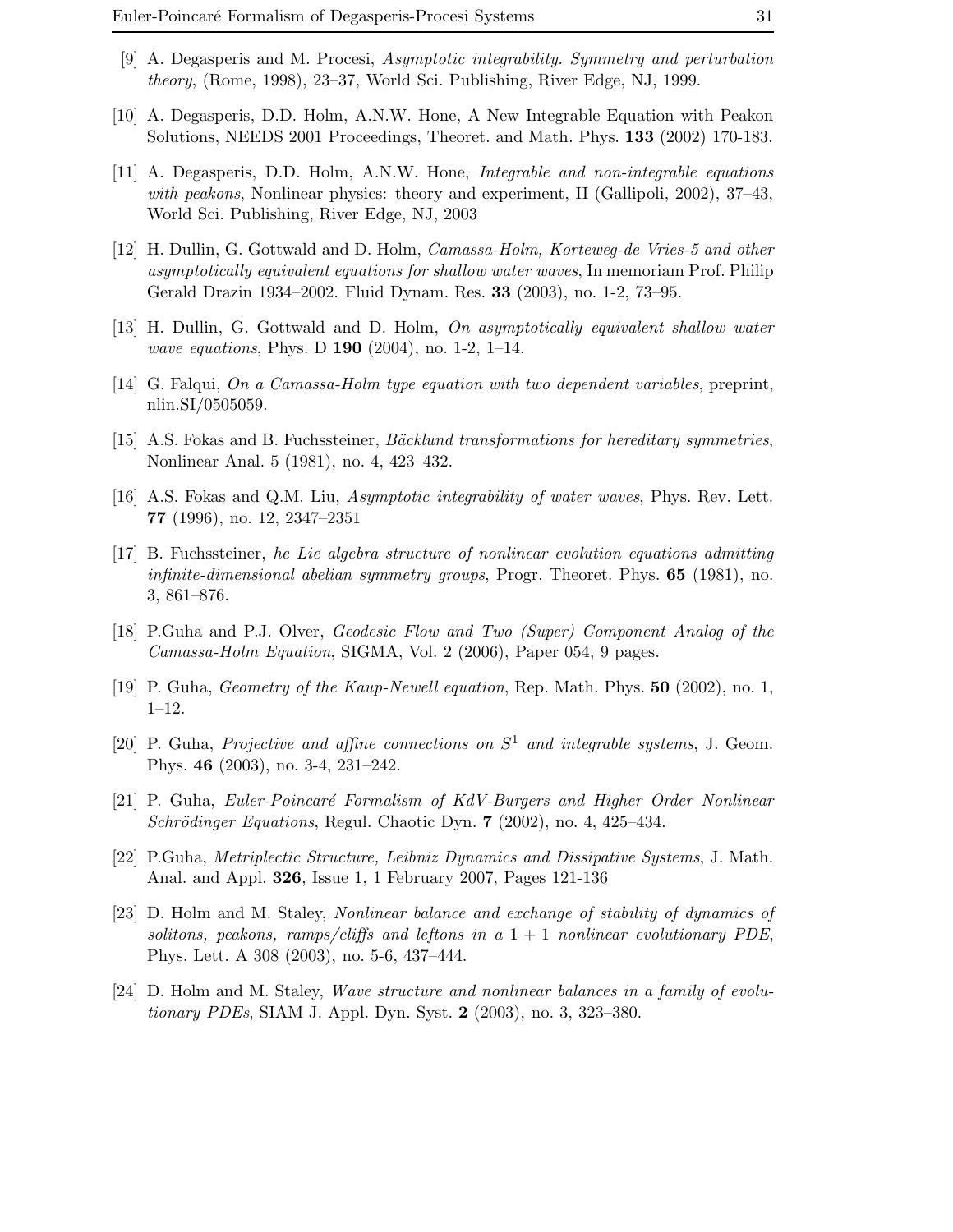- [25] A. N. W. Hone and J.P. Wang, Prolongation algebras and Hamiltonian operators for peakon equations, Inverse Problems 19 (2003), no. 1, 129–145.
- [26] R.S. Johnson, Camassa-Holm, Korteweg-de Vries and related models for water waves, J. Fluid Mech. 455 (2002), 63–82.
- [27] A.A. Kirillov, Infinite dimensional Lie groups: their orbits, invariants and representations. The geometry of moments, Lect. Notes in Math. Springer-Verlag, 970, 101-123 (1982).
- [28] A. Kirillov, The orbit method, I and II : Infinite-dimensional Lie groups and Lie algebras, Contemporary Mathematics 145, (1993).
- [29] B. Khesin and R. Wendt, The Geometry of Infinite Dimensional Groups, very preliminary version.
- [30] Y. Kodama, On integrable systems with higher order corrections, Phys. Lett. A 107 (1985), no. 6, 245–249.
- [31] Y. Kodama, On solitary-wave interaction, Phys. Lett. A 123 (1987), no. 6, 276–282.
- [32] V.F. Lazutkin and T.F. Pankratova, Normal forms and the versal deformations for *Hill's equation*, Funct. Anal. Appl.  $9(4)$ , 41-48 (1975).
- [33] H. Lundmark and J. Szmigielski, Multi-peakon solutions of the Degasperis-Procesi equation, Inverse Problems 19 (2003), no. 6, 1241–1245.
- [34] H. Lundmark and J. Szmigielski, Degasperis-Procesi peakons and the discrete cubic string IMRP Int. Math. Res. Pap. no. 2 (2005) 53–116.
- [35] P. Marcel, V. Ovsienko and C. Roger, Extension of the Virasoro and Neveu-Schwartz algebras and generalized Sturm-Liouville operators, Lett. Math. Phys. 40, 31-39 (1997).
- [36] J.E. Marsden and T. Ratiu, Introduction to Mechanics and Symmetry, Springer-Verlag, New York, 1994.
- [37] A. V. Mikhailov and V.S. Novikov, Classification of integrable Benjamin-Ono-type equations. Mosc. Math. J. 3 (2003), no. 4, 1293–1305.
- [38] G. Misiolek, A shallow water equation as a geodesic flow on the Bott-Virasoro group, J. Geom. Phys. 24 (1998) 203-208.
- [39] P.J. Morrison, A paradigm for joined Hamiltonian and dissipative systems, Physica D 18 (1986) 410-419.
- [40] V. Ovsienko and B. Khesin: KdV super equation as an Euler equation, Funt. Anal. Appl. 21, 329-331 (1987).
- [41] V. Ovsienko and C. Roger, Extensions of Virasoro group and Virasoro algebra by modules of tensor densities on  $S^1$ , Funct. Anal. Appl. 30 no. 4, 290–291 (1996).